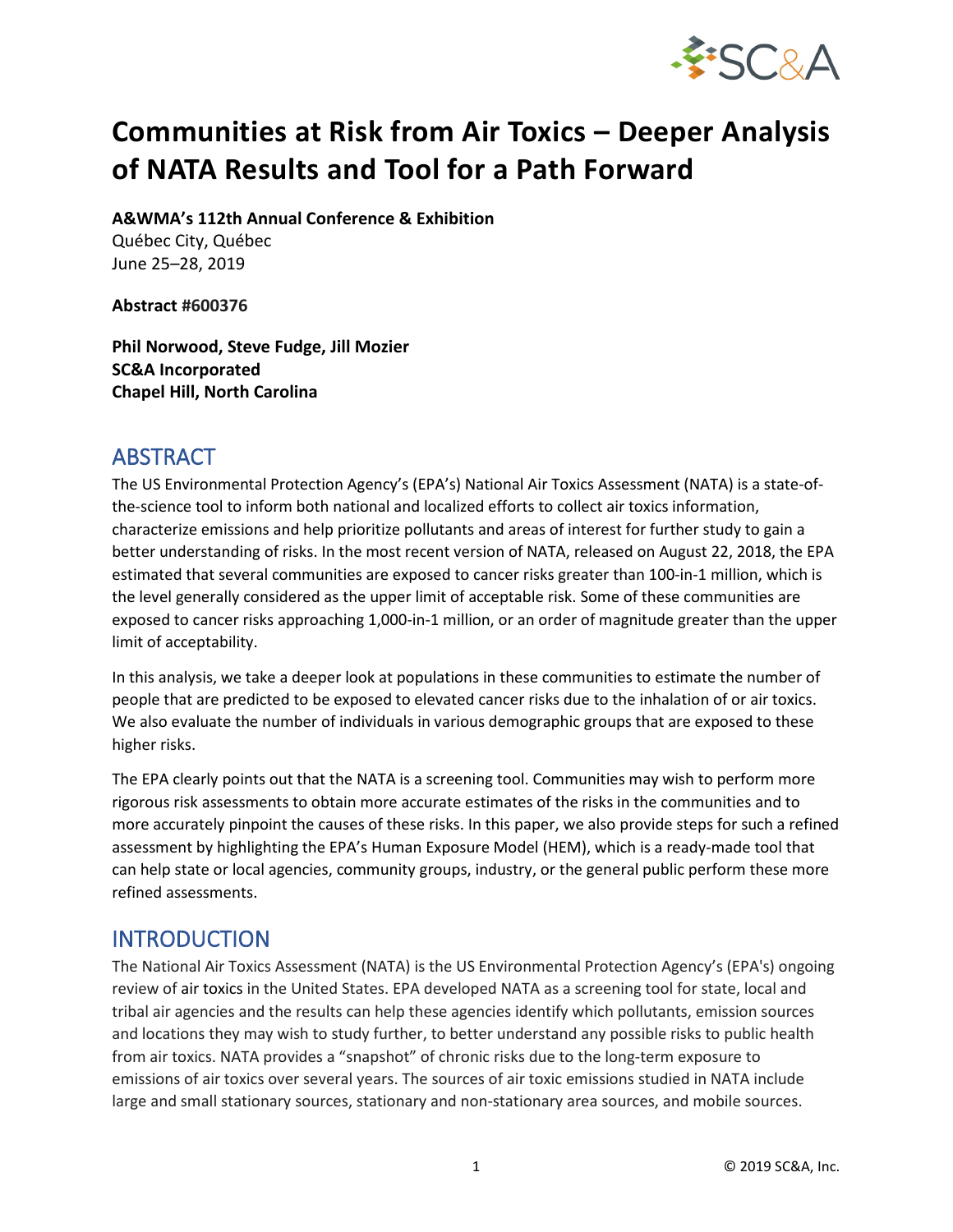

Specifically, NATA predicts cancer risks, which are defined as "the probability of contracting cancer over the course of a lifetime", assuming continuous exposure. It also calculates the hazard quotients, which are ratios of the potential exposure to the toxic air pollutant and the level at which no adverse effects are expected. A hazard quotient less than or equal to one indicates that adverse noncancer effects are not likely to occur, and thus can be considered to have negligible hazard. NATA also reports hazard indices (HI), which represent the sum of hazard quotients for toxics that affect the same target organ or organ system. A hazard index of 1 or lower means air toxics are unlikely to cause adverse noncancer health effects over a lifetime of exposure, to that organ or organ system. For our analysis, we focused on cancer risks.

The 1989 Benzene National Emission Standards for Hazardous Air Pollutants (NESHAP) rule set up a twostep, risk-based decision framework for the NESHAP program. This rule and framework are described in more detail in EPA's 1999 Residual Risk Report to Congress. 1 First, the rule sets an upper limit of acceptable risk at about a 1-in-10,000 (or 100-in-1 million) lifetime cancer risk for the most exposed person. As the rule explains, "The EPA will generally presume that if the risk to that individual [the Maximum Individual Risk] is no higher than approximately 1 in 10 thousand, that risk level is considered acceptable and EPA then considers the other health and risk factors to complete an overall judgment on acceptability."

Second, the benzene rule set a target of protecting the most people possible to an individual lifetime risk level no higher than about 1-in-1 million. These determinations called for considering other health and risk factors, including risk assessment uncertainty, in making an overall judgment on risk acceptability.

The evaluation presented in this paper is focused on communities estimated at high cancer risks in the 2014 NATA. Specifically, it examines communities for which NATA predicted cancer risks of 100-in-1 million or greater. In this paper, we use the terminology "unacceptable cancer risk" to refer to a predicted cancer risk of 100-in-1 million or greater. We also use the terminology "high-risk community" to characterize communities where the average predicted cancer risk is 100-in-1 million or greater. Finally, we examine the number of people in these communities that are exposed to these potential health risks. This includes an appraisal of the demographic and socioeconomic makeup of these communities where higher cancer risks are predicted.

# PROJECT APPROACH AND RESULTS

Our objective was to evaluate the estimated cancer risks for communities with NATA-reported "high" cancer risks. As discussed above, EPA has established a cancer-risk threshold of 100-in-1 million to represent an upper limit of acceptable risk. We selected this as the definition of "high-risk." Next, we selected the definition of a "community." NATA results are provided by census tract. The US Census Bureau defines tracts as "small, relatively permanent statistical subdivisions of a county". Census tracts generally have a population size between 1,200 and 8,000 people, with an average size of 4,000 people.<sup>2</sup> Sometimes, census tracts are characterized as "neighborhoods". <sup>3</sup> Therefore, for the purposes of this analysis, we consider a census tract to represent a community. Throughout this paper, we use the terms "tract" and "community" interchangeably.

The approach that we used consisted of three steps. First, we obtained the nationwide tract-level cancer risks from NATA (specifically the 2014 NATA natl cancer risk by source group (XLS) spreadsheet)<sup>4</sup> and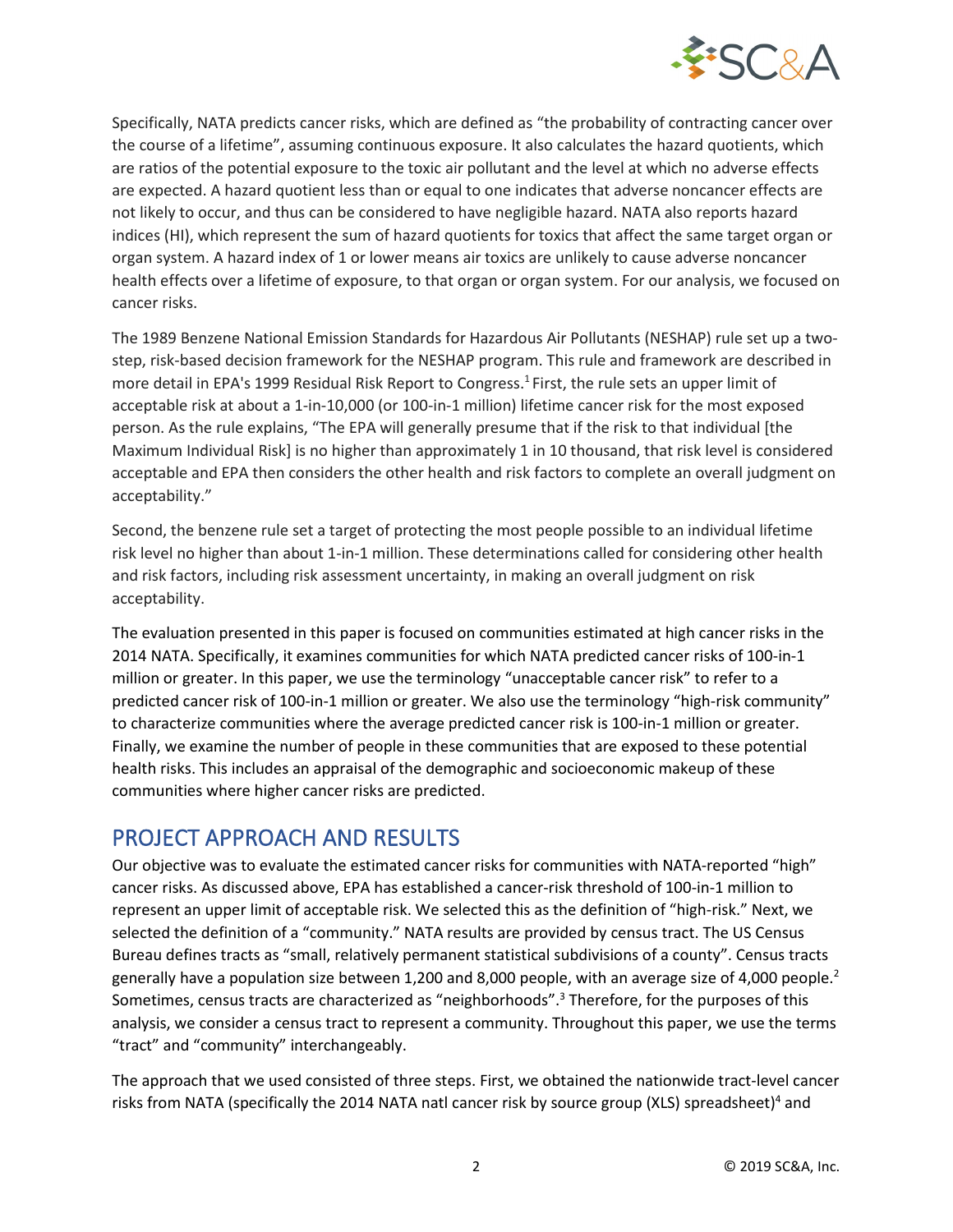

sorted the tracts by the total cancer risk. Cancer risks are typically reported by the EPA to one significant figure, so we selected all tracts with predicted cancer risks of 95 or greater. The results of the 2014 NATA show 117 tracts/communities with an average cancer risk of 100-in-1-million or greater. We will refer to these tracts throughout this paper as "high-risk communities". Figure 1 illustrates the locations of the communities (not including Puerto Rico). These 117 communities are in 27 counties/parishes in 14 states/commonwealths. Louisiana is the state with the largest number of these high-risk communities (34), followed by Texas (28), Pennsylvania (21), and Illinois (12). The counties/parishes with the largest numbers of high-risk communities are Lehigh County, Pennsylvania (15); St. John the Baptist Parish, Louisiana (12); and Harris County, Texas (11). This information is provided in Table 1.



#### **Figure 1. Location of High-Risk Communities in the United States**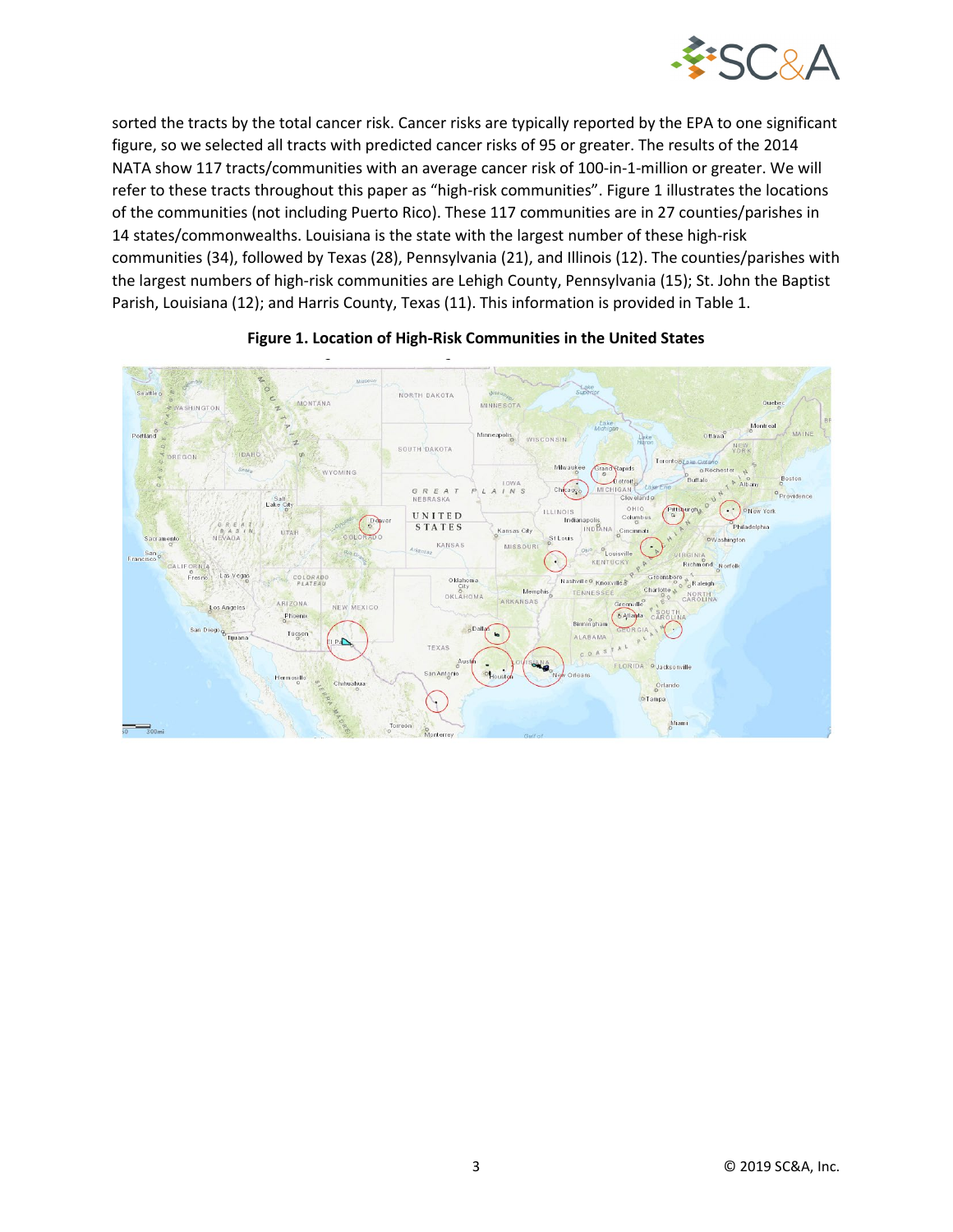

| State/Commonwealth<br>(Number of High-Risk<br><b>Communities)</b> | <b>County/Parish</b> | <b>Number of Communities</b><br>with Average Cancer Risk<br><b>Estimated to be 100-in-1</b><br>million or greater in NATA |
|-------------------------------------------------------------------|----------------------|---------------------------------------------------------------------------------------------------------------------------|
| Colorado (4)                                                      | Jefferson            | 4                                                                                                                         |
| Delaware (1)                                                      | <b>New Castle</b>    | $\mathbf{1}$                                                                                                              |
| Georgia (4)                                                       | Fulton               | 3                                                                                                                         |
|                                                                   | Newton               | $\mathbf{1}$                                                                                                              |
| Illinois (12)                                                     | <b>DuPage</b>        | 8                                                                                                                         |
|                                                                   | Lake                 | 4                                                                                                                         |
|                                                                   | Ascension            | 6                                                                                                                         |
|                                                                   | Calcasieu            | $\overline{2}$                                                                                                            |
|                                                                   | Iberville            | 5                                                                                                                         |
| Louisiana (34)                                                    | St. Charles          | $\overline{7}$                                                                                                            |
|                                                                   | St. James            | $\overline{2}$                                                                                                            |
|                                                                   | St. John the Baptist | 12                                                                                                                        |
| Michigan (1)                                                      | Kent                 | $\mathbf{1}$                                                                                                              |
| Missouri (1)                                                      | Cape Girardeau       | $\mathbf{1}$                                                                                                              |
| New Jersey (1)                                                    | Warren               | $\mathbf{1}$                                                                                                              |
| New Mexico (1)                                                    | Dona Ana             | $\mathbf{1}$                                                                                                              |
| Pennsylvania (21)                                                 | Allegheny            | 3                                                                                                                         |
|                                                                   | Lehigh               | 15                                                                                                                        |
|                                                                   | Northampton          | 3                                                                                                                         |
| Puerto Rico (1)                                                   | Anasco               | $\mathbf{1}$                                                                                                              |
| South Carolina (2)                                                | Charleston           | $\overline{2}$                                                                                                            |
| Texas (28)                                                        | <b>Harris</b>        | 11                                                                                                                        |
|                                                                   | Harrison             | $\overline{2}$                                                                                                            |
|                                                                   | Jefferson            | 9                                                                                                                         |
|                                                                   | Montgomery           | $\mathbf{1}$                                                                                                              |
|                                                                   | Webb                 | 5                                                                                                                         |
| West Virginia (6)                                                 | Kanawha              | 6                                                                                                                         |
| <b>Totals</b>                                                     | 27                   | 117                                                                                                                       |

#### **Table 1. Location and Number of High-Risk Census Tracts/Communities from 2014 NATA**

The area of the country with the greatest concentration of high-risk communities is along the corridor between Baton Rouge and New Orleans. Figure 2 shows these communities. This figure also delineates the level of cancer risk predicted for each tract/community.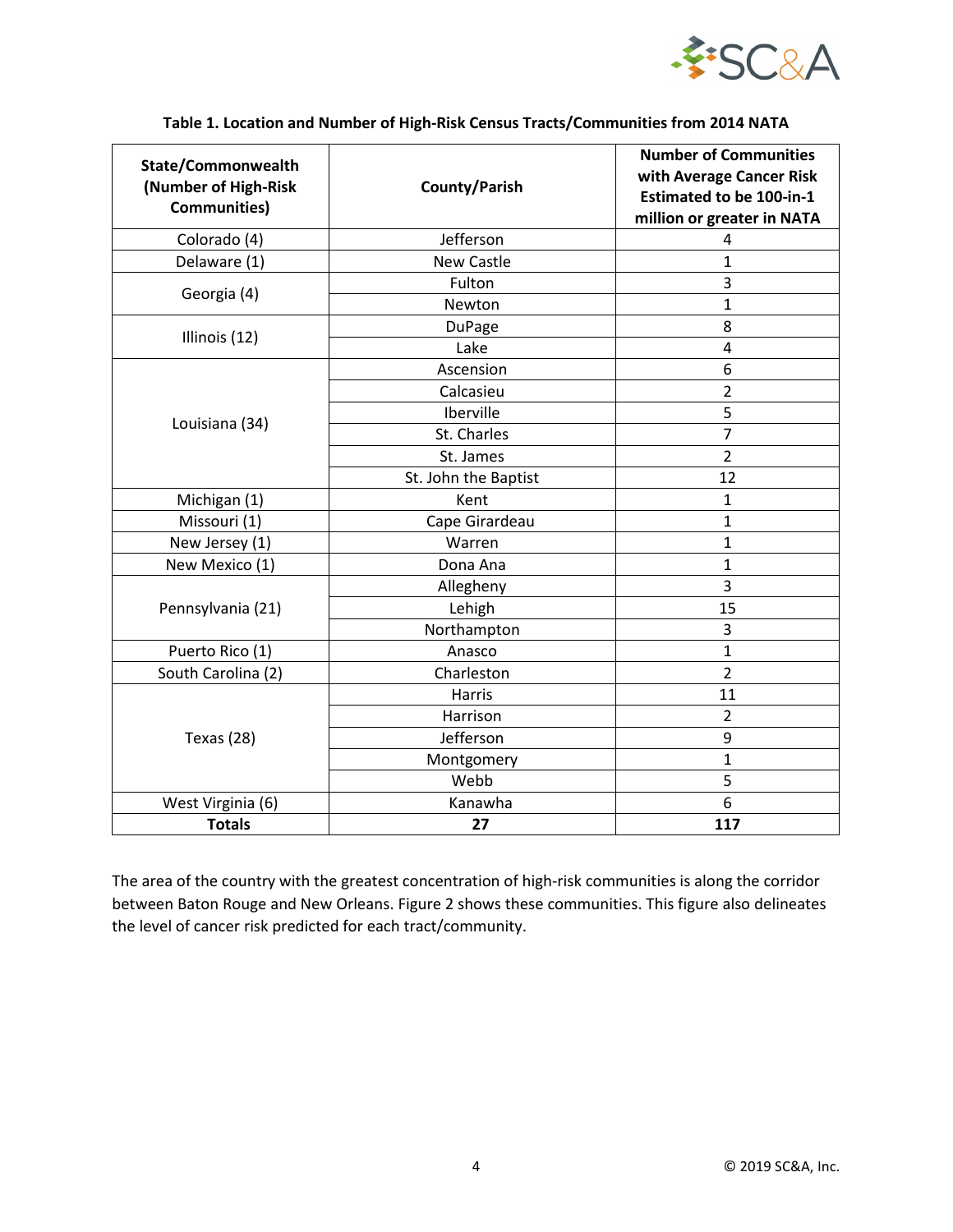



**Figure 2. High-Risk Communities in the Baton Rouge Area**

The next step in our analysis was to obtain information from the NATA results regarding the drivers of the cancer risks in these high-risk communities. NATA provides a breakdown of the cancer risk both by pollutant and by general source type that contributes to the risk. Of the 71 air toxics that were included in the NATA assessment, only 14 contributed 1% or more to the tract-level risks reported. These were: 1,3-Butadiene, Acetaldehyde, Acrylonitrile, Benzene, Benzyl Chloride, Chromium VI (Hexavalent), Carbon Tetrachloride, Chloroprene, Coke Oven Emissions, Ethylene Dichloride (1,2-Dichloroethane), Ethylene Oxide, Formaldehyde, Hydrazine, and Naphthalene. For most of the 117 high-risk communities examined, ethylene oxide is the most prevalent and significant contributor to tract-level risk. For 48 of the 117 high-risk communities (41%), over 75% of the predicted cancer risk was caused by ethylene oxide. Two other air toxics also contributed significantly to the high cancer risks – chloroprene and formaldehyde. The risk for the community with the highest predicted cancer risk, in St. John the Baptist parish in Louisiana, was driven by chloroprene. The combined cancer risks caused by these three air toxics (ethylene oxide, chloroprene, and formaldehyde) contributed more than 75% of the risk for 116 of the 117 high-risk communities. Table 2 summarizes the air toxics that contribute most significantly to the estimated cancer risks in these high-risk communities.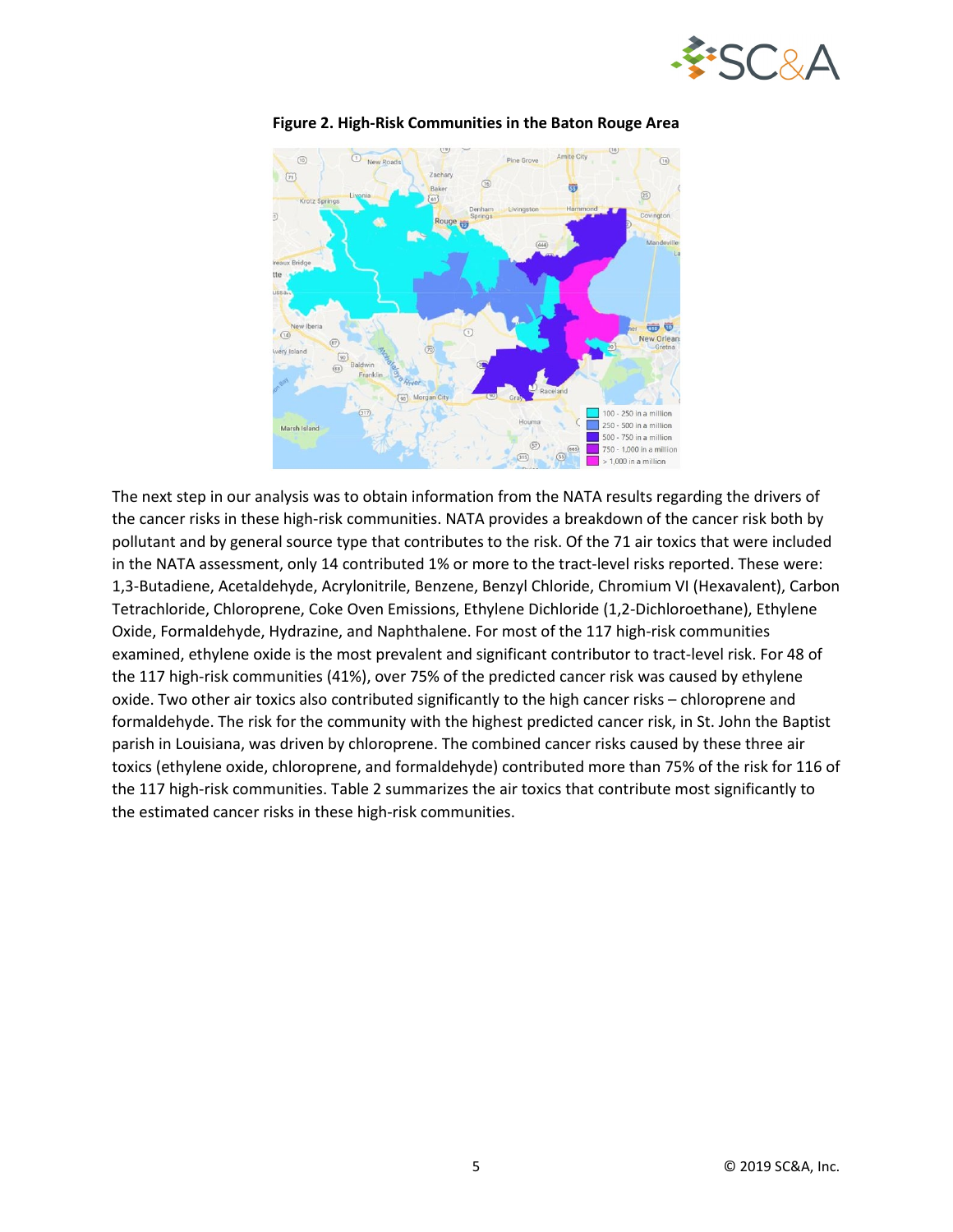

| <b>Air Toxic</b>                         | # of High-Risk Communities where the Air Toxic<br><b>Contributes Specific Percentages to the Tract-Level</b><br><b>Average Risk</b> |          |              |                |
|------------------------------------------|-------------------------------------------------------------------------------------------------------------------------------------|----------|--------------|----------------|
|                                          | >75%                                                                                                                                | >25%     | >10%         | $>1\%$         |
| 1,3-Butadiene                            | 0                                                                                                                                   | Ω        | 0            | 54             |
| Acetaldehyde                             | 0                                                                                                                                   | $\Omega$ | $\mathbf{0}$ | 91             |
| Acrylonitrile                            | 0                                                                                                                                   | $\Omega$ | $\mathbf{0}$ | 7              |
| Benzene                                  | 0                                                                                                                                   | $\Omega$ | $\mathbf{0}$ | 94             |
| Benzyl Chloride                          | 0                                                                                                                                   | $\Omega$ | $\mathbf{0}$ | 2              |
| Carbon Tetrachloride                     | 0                                                                                                                                   | $\Omega$ | $\mathbf{0}$ | 104            |
| Chloroprene                              | $\mathbf{1}$                                                                                                                        |          | 20           | 22             |
| Chromium VI (Hexavalent)                 | 0                                                                                                                                   | 0        | 1            | 6              |
| <b>Coke Oven Emissions</b>               | 0                                                                                                                                   | 3        | 3            | 3              |
| Ethylene Dichloride (1,2-Dichloroethane) | 0                                                                                                                                   | $\Omega$ | $\Omega$     | 13             |
| <b>Ethylene Oxide</b>                    | 48                                                                                                                                  | 113      | 114          | 114            |
| Formaldehyde                             | 0                                                                                                                                   | 8        | 78           | 117            |
| Hydrazine                                | 0                                                                                                                                   | $\Omega$ | 1            | $\mathfrak{p}$ |
| Naphthalene                              | 0                                                                                                                                   | ŋ        | O            | 69             |

#### **Table 2. Contribution of Individual Air Toxics to the Predicted Cancer Risks**

NATA also provides information regarding the sources that contribute to the estimated tract-level cancer risks. Specifically, NATA reports the cancer risk from the following broad categories of emission sources:

- Stationary "point" sources,
- Non-point (area) sources,
- On-road mobile sources,
- Non-road mobile sources,
- Fire sources, and
- Biogenic sources.

Non-point, on-road, and non-road categories are further broken down into smaller general subcategories. For example, risks from non-road sources are reported for subcategories associated with recreational pleasure craft, construction, commercial lawn and garden, residential lawn and garden, agriculture, commercial equipment, ports, locomotives, airports, and railyards.

Background cancer risks and cancer risks from secondary formation of air toxics are also provided. Background risks are due to air toxic concentrations that exist in the air that do not come from a specific source. They may come from a natural source or from distance sources. Background concentrations can explain pollutant concentrations found even without recent human-caused emissions. Regarding secondary formation related risks, chemicals emitted from a source can be transformed into other chemicals in the air. In this case, the transformed chemical can be toxic and contribute to the cancer risk. In NATA, EPA predicted the secondary formation of the air toxics acetaldehyde, acrolein and formaldehyde in the atmosphere, along with the decay of 1,3-butadiene to acrolein.

Of the 38 categories and subcategories of sources reported in the NATA results, only 12 contributed more than 1% to the average tract-level cancer risk in these high-risk communities. These included the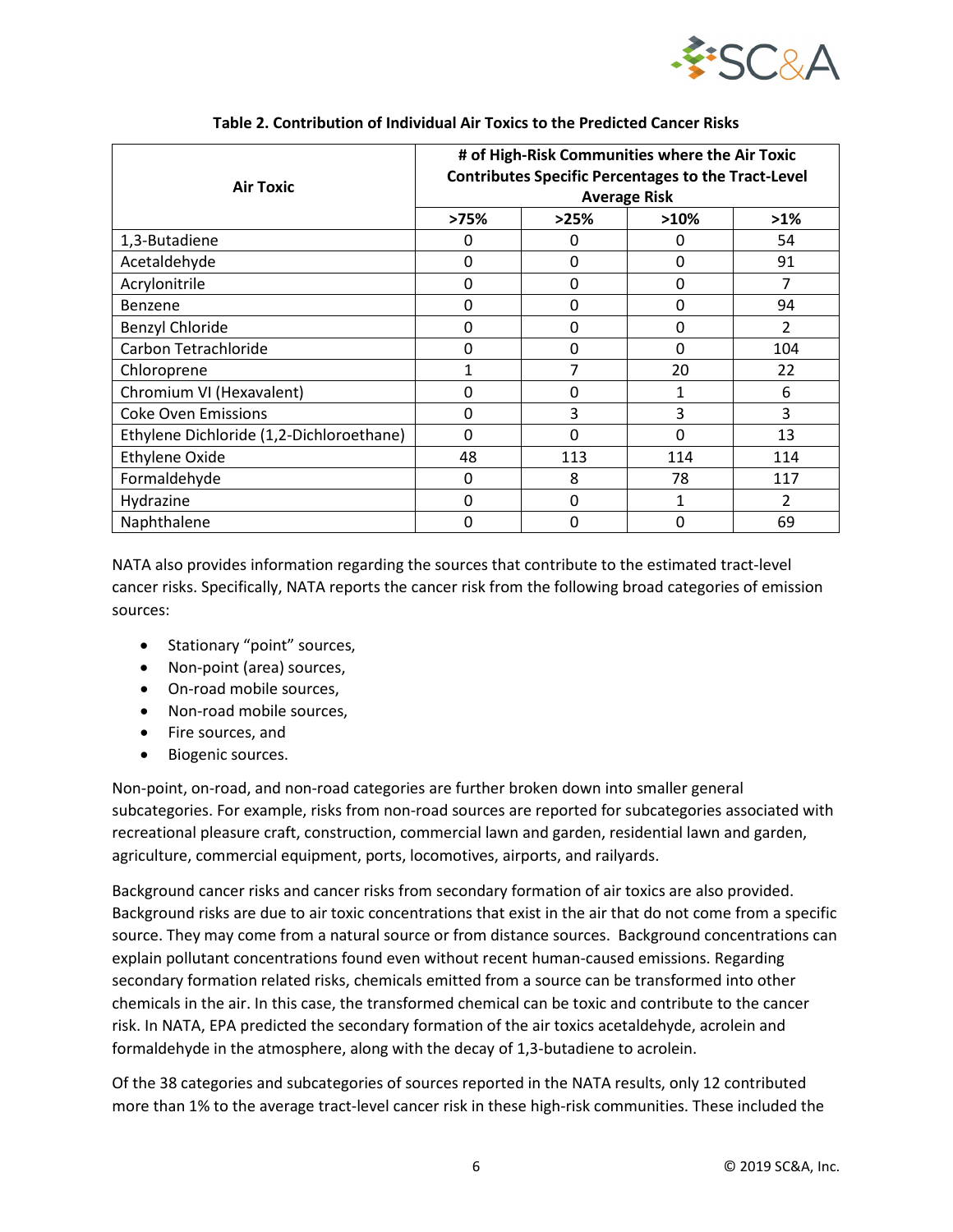

categories of stationary point sources, onroad sources, nonroad sources, nonpoint sources, fires, and biogenics. Air toxics formed from secondary formation and background also contributed to the high cancer risks. Table 3 provides a breakdown of the subcategories and the number of communities where they significantly contributed to the cancer risk. As can be seen in the table, stationary point sources clearly are the largest contributors to the cancer risks in these high-risk communities. Examples of stationary point sources include large industrial facilities, such as power plants, petroleum refineries, chemical manufacturing plants, pulp and paper mills, and numerous other industrial facilities.

| <b>Air Toxic</b>                     | # of High-Risk Communities where the Source<br><b>Contributes Specific Percentages to the Tract-Level</b><br><b>Average Risk</b> |              |              |        |
|--------------------------------------|----------------------------------------------------------------------------------------------------------------------------------|--------------|--------------|--------|
|                                      | >75%                                                                                                                             | >25%         | $>10\%$      | $>1\%$ |
| <b>Stationary Point</b>              | 71                                                                                                                               | 117          | 117          | 117    |
| Onroad LightDuty-OffNetwork-Gas      | 0                                                                                                                                | 0            | 0            | 56     |
| Onroad LightDuty-OnNetwork-Gas       | 0                                                                                                                                | 0            | $\mathbf{0}$ | 19     |
| <b>Onroad HeavyDuty-Hoteling</b>     | 0                                                                                                                                | <sup>0</sup> | $\Omega$     |        |
| Nonroad Airports                     | 0                                                                                                                                | 0            | 0            |        |
| Nonpoint Oil Gas                     | 0                                                                                                                                | $\Omega$     | $\Omega$     |        |
| <b>Nonpoint Solvents Coatings</b>    | 0                                                                                                                                | O            | $\Omega$     | 14     |
| Nonpoint Residential Wood Combustion | 0                                                                                                                                | O            | 0            | 20     |
| Fire                                 | 0                                                                                                                                | <sup>0</sup> | $\Omega$     | 44     |
| <b>Biogenics</b>                     | 0                                                                                                                                | O            | $\Omega$     | 86     |
| <b>Secondary Formation</b>           | 0                                                                                                                                |              | 62           | 117    |
| Background                           | 0                                                                                                                                | O            | 0            | 104    |

#### **Table 2. Contribution of Sources to the Predicted Cancer Risks**





The final step of our analyses involved investigating the populations exposed to these high risks. Figure 3 illustrates the number of people living in these high-risk communities by state/commonwealth. This information is summarized by county/parish in Table 3. There are over half a million people that live in the communities that are exposed to these "unacceptable" cancer risks due to the inhalation of air toxics. The number of people exposed to these high cancer risks correlates with the number of census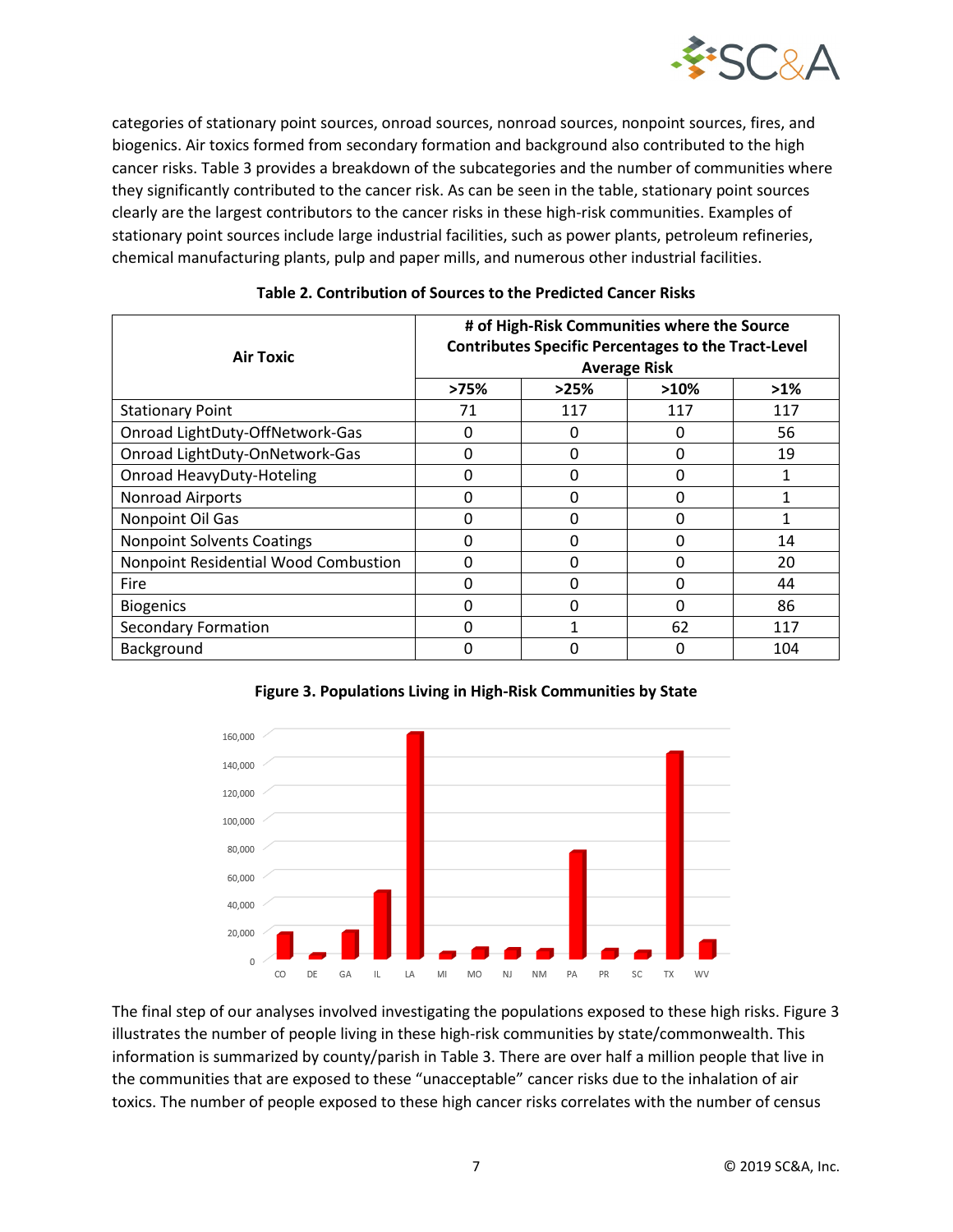

tracts/communities that showed cancer risks greater than 100-in-1-million, meaning that more people in Louisiana, Texas, and Pennsylvania are exposed.

|                    |                           | <b>Population in Communities</b> |  |
|--------------------|---------------------------|----------------------------------|--|
| State/Commonwealth | County/Parish             | with Risks of 100-in-1-          |  |
| Colorado           |                           | million or greater               |  |
|                    | Jefferson                 | 17,468                           |  |
| Delaware           | <b>New Castle</b>         | 2,848                            |  |
| Georgia            | Fulton                    | 10,484                           |  |
|                    | Newton                    | 8,377                            |  |
|                    | <b>State Total</b>        | 18,861                           |  |
| Illinois           | <b>DuPage</b>             | 28,289                           |  |
|                    | Lake                      | 19,370                           |  |
|                    | <b>State Total</b>        | 47,659                           |  |
| Louisiana          | Ascension                 | 55,776                           |  |
|                    | Calcasieu                 | 7,311                            |  |
|                    | Iberville                 | 22,537                           |  |
|                    | St. Charles               | 22,440                           |  |
|                    | St. James                 | 7,432                            |  |
|                    | St. John the Baptist      | 45,924                           |  |
|                    | <b>State Total</b>        | 161,420                          |  |
| Michigan           | Kent                      | 3,869                            |  |
| Missouri           | Cape Girardeau            | 6,908                            |  |
| New Jersey         | Warren                    | 6,461                            |  |
| <b>New Mexico</b>  | Dona Ana                  | 5,842                            |  |
| Pennsylvania       | Allegheny                 | 8,044                            |  |
|                    | Lehigh                    | 60,126                           |  |
|                    | Northampton               | 7,692                            |  |
|                    | <b>Commonwealth Total</b> | 75,862                           |  |
| <b>Puerto Rico</b> | Anasco                    | 5,979                            |  |
| South Carolina     | Charleston                | 4,680                            |  |
| Texas              | Harris                    | 59,818                           |  |
|                    | Harrison                  | 8,356                            |  |
|                    | Jefferson                 | 37,937                           |  |
|                    | Montgomery                | 10,144                           |  |
|                    | Webb                      | 30,121                           |  |
|                    | <b>State Total</b>        | 146,376                          |  |
| West Virginia      | Kanawha                   | 12,067                           |  |
| <b>Grand Total</b> |                           | 516,300                          |  |

### **Table 3. Population in High-Risk Communities**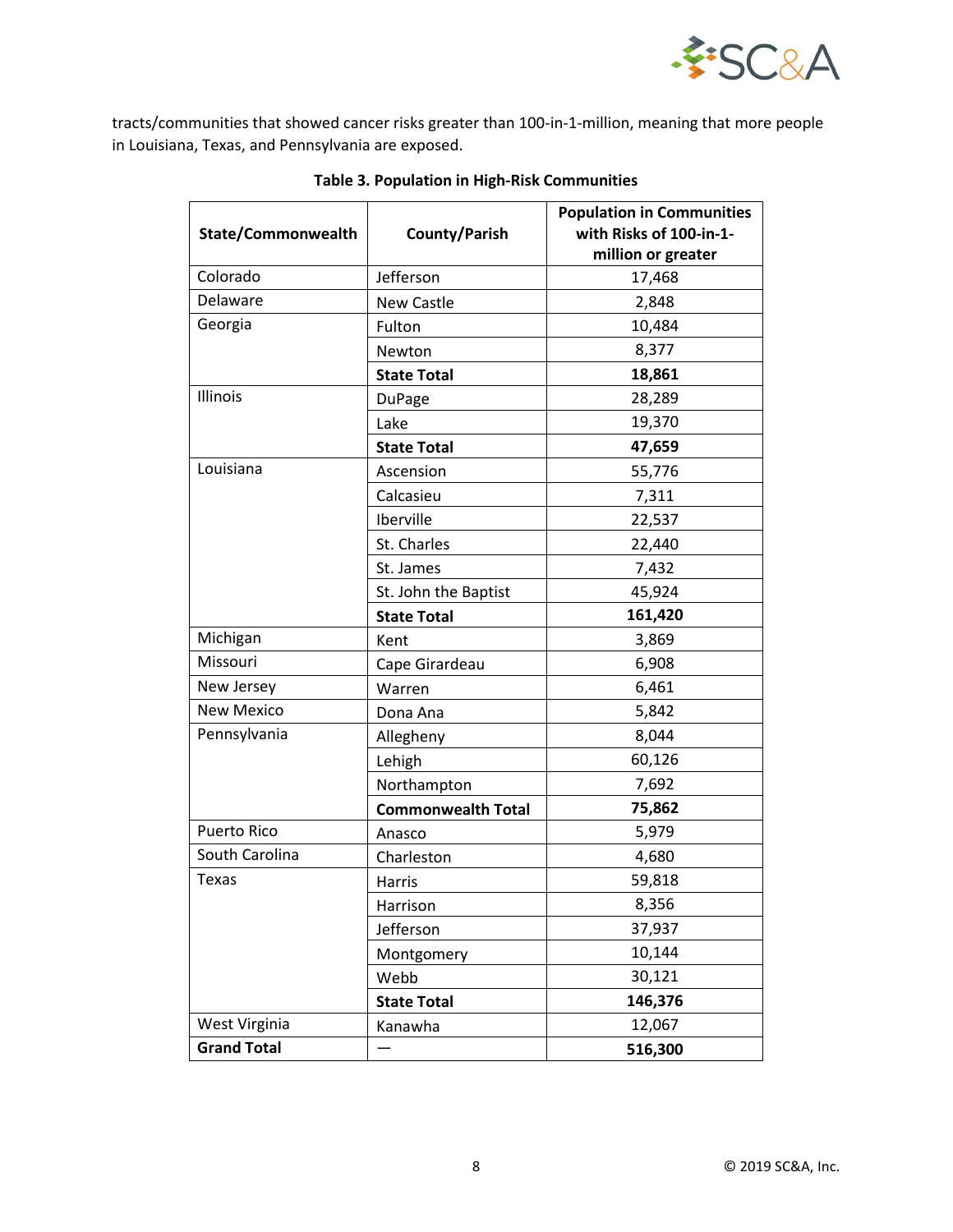

We then explored these populations more closely, examining several broad demographic parameters of the populations that live in these 117 high-risk communities. We obtained the tract-level population demographic information from working files compiled in EPA's Environmental Justice Screening and Mapping Tool, EJSCREEN.<sup>5</sup> The data compiled in EJSCREEN are originally derived from the Census' American Community Survey (ACS) 5-year averages for 2010-2014.<sup>6</sup> Results from this demographic analysis include:

- Around 45% of the individuals living in these high-risk communities are minorities (Figure 4 provides a breakdown of these individuals by race);
- Almost 35% of the individuals living in these high-risk communities are considered "low income," and around 15% are living at or below the poverty level.
- Approximately 10% of the adult individuals living in these high-risk communities did not graduate from high school;
- Just under 12% of the individuals living in these high-risk communities are age 65 or older.
- Over 26% of the individuals living in these high-risk communities are age 17 or younger.



#### **Figure 4. Racial Makeup of Populations Living in High-Risk Communities**

In order to provide context for this demographic information, we compared these percentages to larger segments of the population in the United States. Specifically, we compared them to the percentages of the same parameters for (1) the counties in which the communities are located, (2) the states in which the communities are located, and (3) nationwide. Figure 5 illustrates these comparisons for the total population of all 117 communities.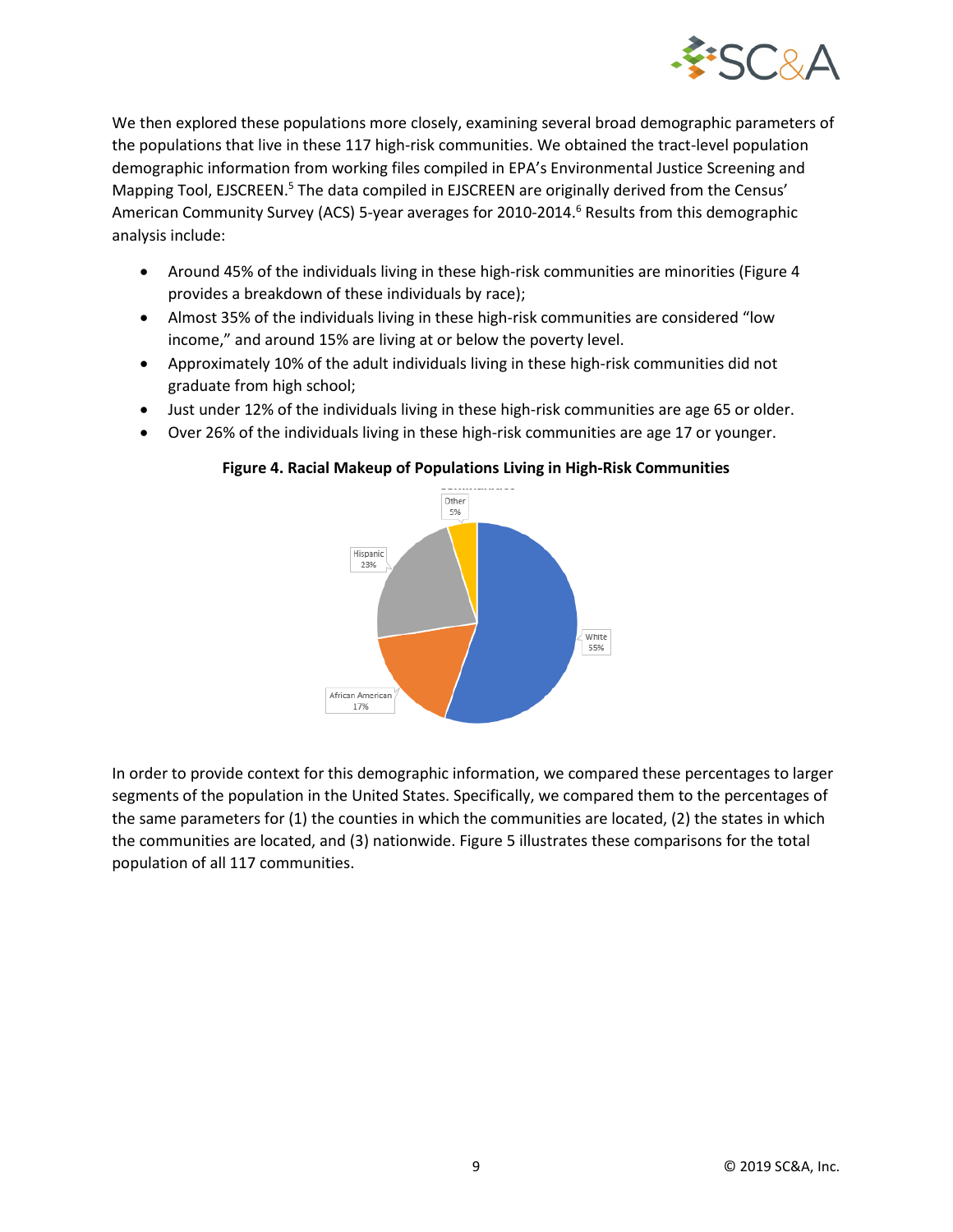



**Figure 5. Percentages of Populations in Specific Demographics**

Other than the slightly higher percentage of minorities in the high-risk communities and the slightly higher percentages of people 17 years old and younger, none of the other demographic parameters show a major difference between the high-risk communities and the other segments of the population. However, this is not the case when this information is broken down by state. Figure 6 provides a comparison of the high-risk community, county, and state for low-income populations. For 8 of the 14 states/commonwealths in which these high-risk communities are located, the percentage of the population in the high-risk communities that is low-income is higher than both the county-wide and state-wide percentages of these demographic populations. (For three states, the percentage of lowincome population in the high-risk communities is lower than both the county and state levels.) This same basic trend is evident for the percentage of the population that are minorities, populations living below the poverty level, and for populations that do not have a high school degree. Figures analogous to Figure 6 for these parameters, as well as for populations 65 years old and greater, and populations 17 years old and younger, are provided in Appendix A.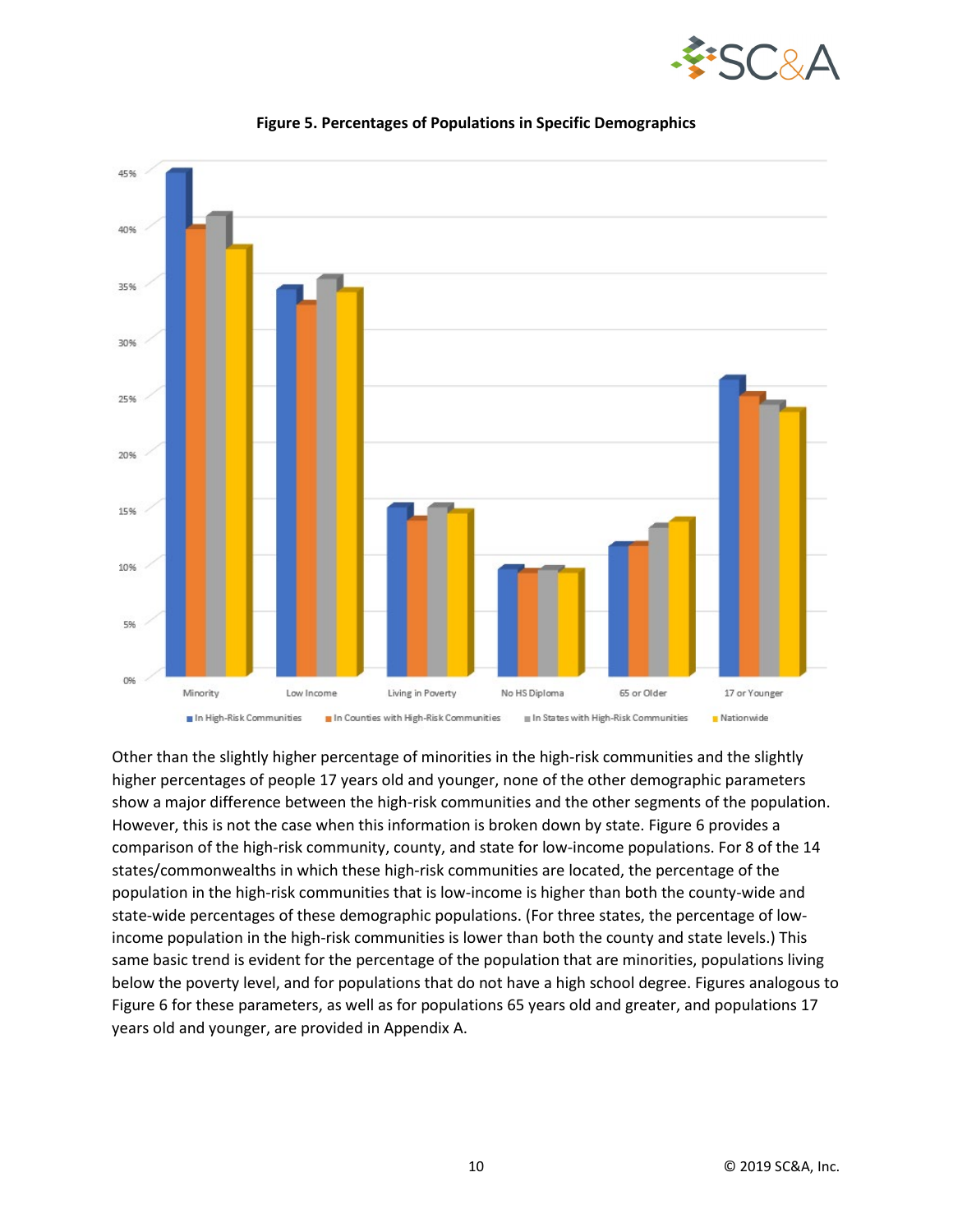



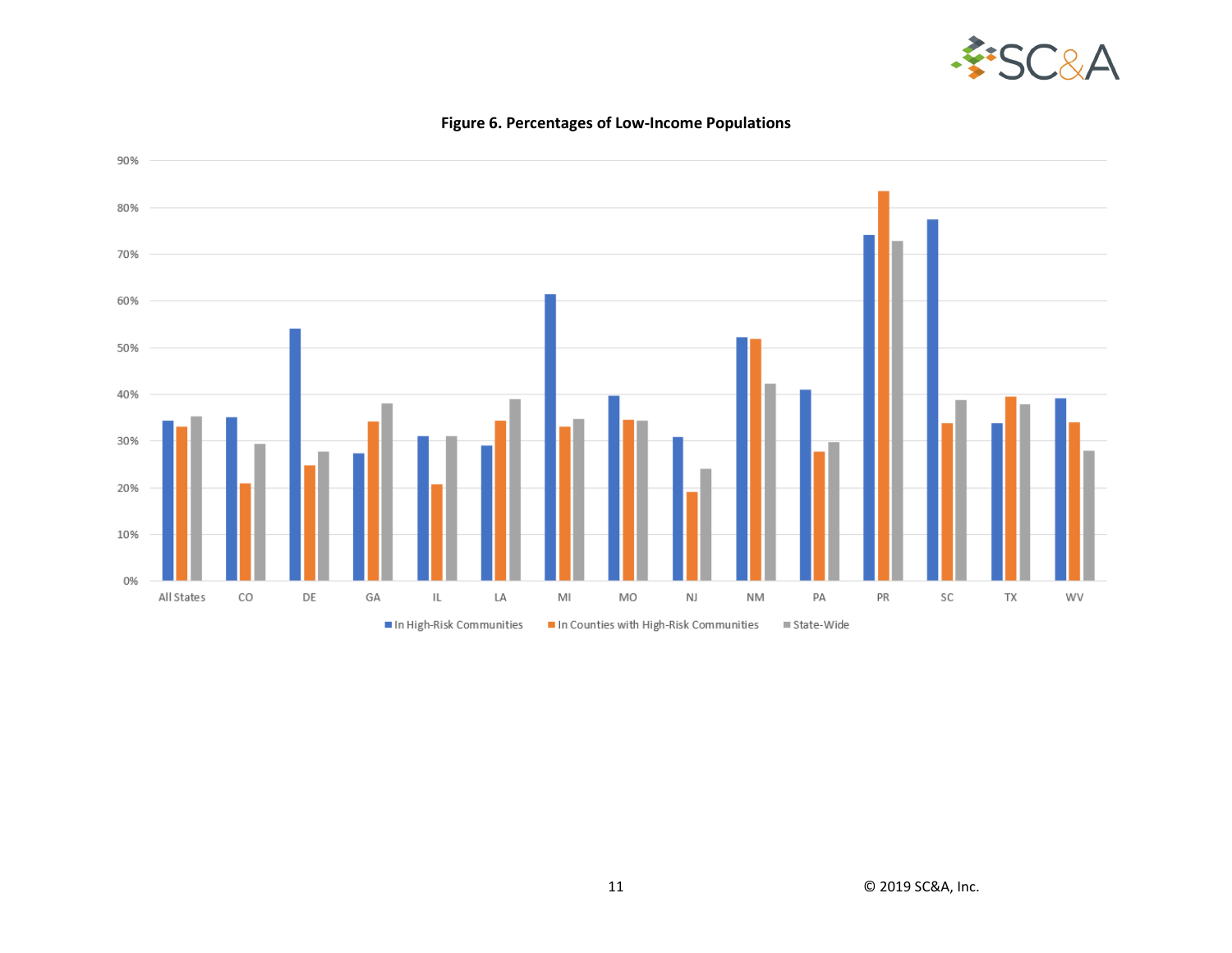

# APPROACH FOR COMMUNITIES MOVING FORWARD

As a reminder, EPA clarifies that NATA is only a screening tool. As can be seen from the brief analyses presented in the earlier section, there is quite a bit of information that can be gleaned from NATA results and other publicly available data. However, there are questions that a state or local agency or a community would need to answer to be able to better assess the risks and the causes, and to begin to develop solutions to reduce the risks. Perhaps the two most key questions are:

- 1. Where exactly are the individuals that are exposed to the highest risks? and
- 2. What are the specific sources that are causing the risk?

The resources needed to answer these questions can be overwhelming. One of the dangers that can occur is spending resources on improvements to the risk assessment that may not provide substantial value in obtaining the basic answers needed to move forward.

### Human Exposure Model (HEM-3)

We offer a progressive approach that does initial evaluations with readily available data and tools, followed by targeted refinements informed by the previous phases. The foundation of this resourceefficient approach is the Human Exposure Model, or HEM. HEM (**HEM-3**), version 1.5 is the most current version, and it is available on the EPA website.<sup>7</sup> There are two HEM-3 applications: (1) the single facility version and (2) the multi-facility version. The multi-facility version is the one best suited to conduct community-level risk assessments, as it can account for the complete range of sources of air toxics in an area and estimate the cumulative impacts and risks.



**Figure 7. Overview of HEM-3** 

HEM-3 evaluates cancer risks, as well as chronic and acute non-cancer health effects, and population exposures due to emissions of air toxics. The HEM-3 model framework uses EPA's state-of-the-science AERMOD dispersion model on an unprecedented scale. It also contains 2010 Census data (at the census block level), as well as databases containing nationwide meteorological data and toxicological reference values. A simple view of HEM-3's inputs and outputs is provided in Figure 7.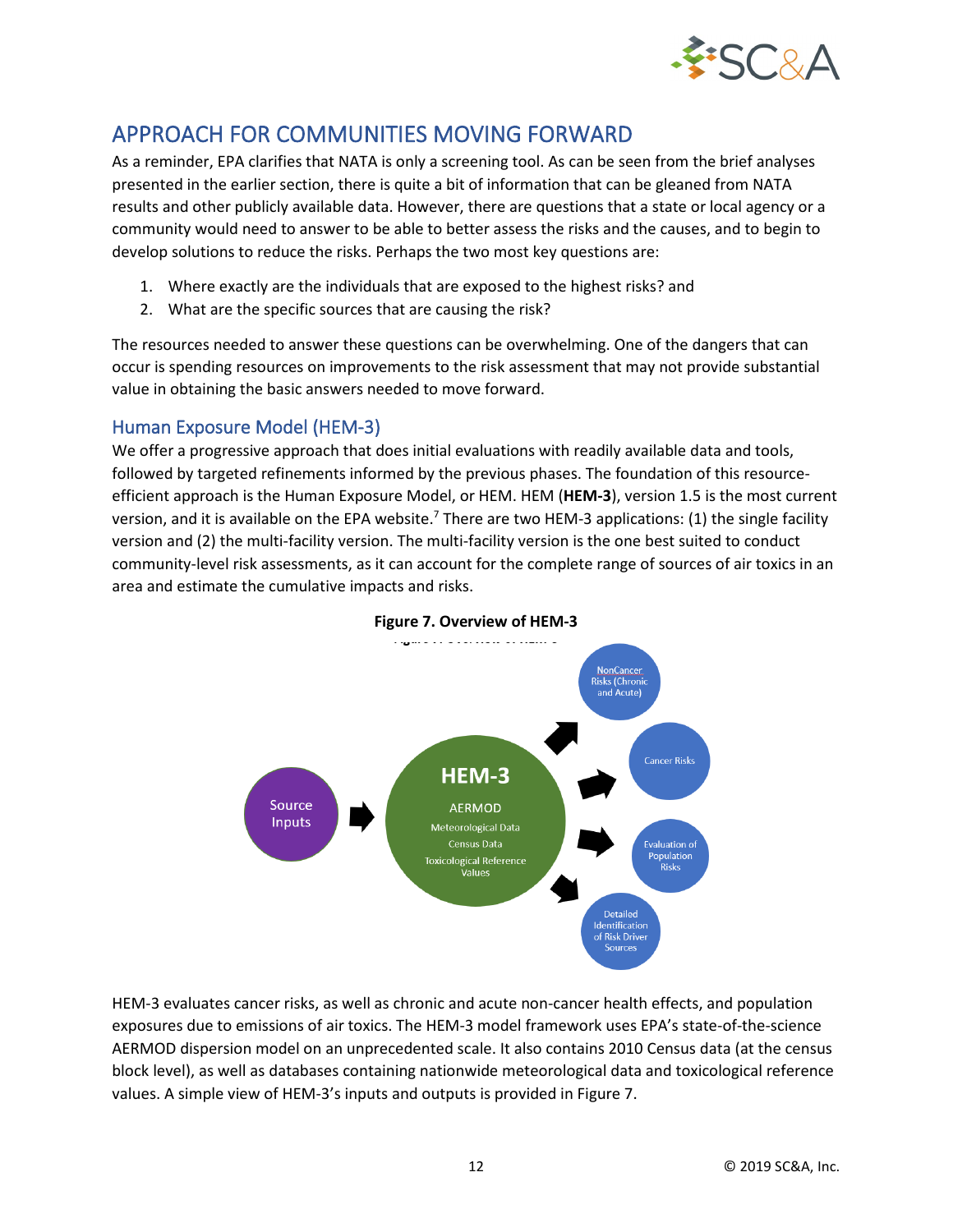

HEM-3 allows the user to consider elevation and terrain, complex source configurations, temporal and wind variations, as well as building downwash effects. The user can also estimate ambient concentrations of pollutants considering additional dispersion factors such as wet and dry deposition and depletion, which allows estimation of multimedia concentrations and the effects of changes in those concentrations. While the 2014 NATA was conducted using AERMOD and large regional photochemical grid models, HEM-3 was used for previous versions of NATA to model stationary point sources, onroad sources, nonroad sources, nonpoint sources, fires, and biogenics across the entire nation.

There are many aspects of HEM-3 that can add efficiency to a community-based risk assessment. In the following we focus on six of these aspects.

- **1. Meteorological Data**. AERMOD requires surface and upper air meteorological data that meet specific format requirements. Because HEM-3 has the meteorological data included, there is no need to obtain and process meteorological data. HEM-3 includes a library of meteorological data from National Weather Service (NWS) observation stations. The current HEM-3 AERMOD Meteorological Library includes over 800 nationwide locations. HEM-3 automatically obtains the meteorological data for the station nearest the source/community. However, the user has the option of selecting a different NWS station, or to provide and upload their own processed meteorological data into HEM-3 (e.g., from a community-based station).
- **2. Receptor Locations.** HEM-3 automatically establishes receptors at the geographic centroid of each census block in the modeling domain. For each of these receptors, HEM-3 contains coordinates, the elevation, and the controlling hill height. Obtaining block-level results immediately provides considerable refinement to the tract-level results reported in NATA. HEM-3 also has location information for over 125,000 schools in the U.S., along with over 1,000 ambient air monitoring locations. Receptors can be added for these locations, as well as any other user-defined location.
- **3. Impacts of Multiple Pollutants**. HEM-3 analyzes multiple pollutants concurrently, with the capability of including particulate and gaseous pollutants in the same model run.
- **4. Contribution of Individual Sources**. HEM-3 calculates (and saves) the contribution from every source modeled to every toxic air pollutant concentration at every receptor. This allows the user to pinpoint the specific sources (e.g., a specific stack at an industrial facility) that cause elevated risks.
- **5. Toxicological Reference Values.** For each air toxic that is classified as a hazardous air pollutant (HAP) in the Clean Air Act, the HEM-3 Chemical Health Effects Library includes the following parameters, where available: (1) unit risk estimate (URE) for cancer; (2) reference concentration (RfC) for chronic noncancer health effects; (3) reference benchmark concentration for acute health effects; and (4) target organs affected by the chemical (for chronic noncancer effects). These parameters are based on the EPA's database of recommended dose response values for HAP,<sup>8</sup> which is updated periodically, consistent with continued research on these parameters. HEM-3 also allows users to replace these reference values with user-defined values.
- **6. Census Data.** As noted above, HEM-3 automatically establishes receptors at the geographic centroid of every census block in the modeling domain. In addition to the coordinates, elevation, and controlling hill height, HEM-3 also includes the population in each block. HEM-3 assumes that all individuals living in the census block are exposed to the concentration/risk predicted at the centroid This allows the swift determinations of the number of individuals exposed to various risk levels. Note that while HEM-3 only contains total population of each census block, SC&A has developed for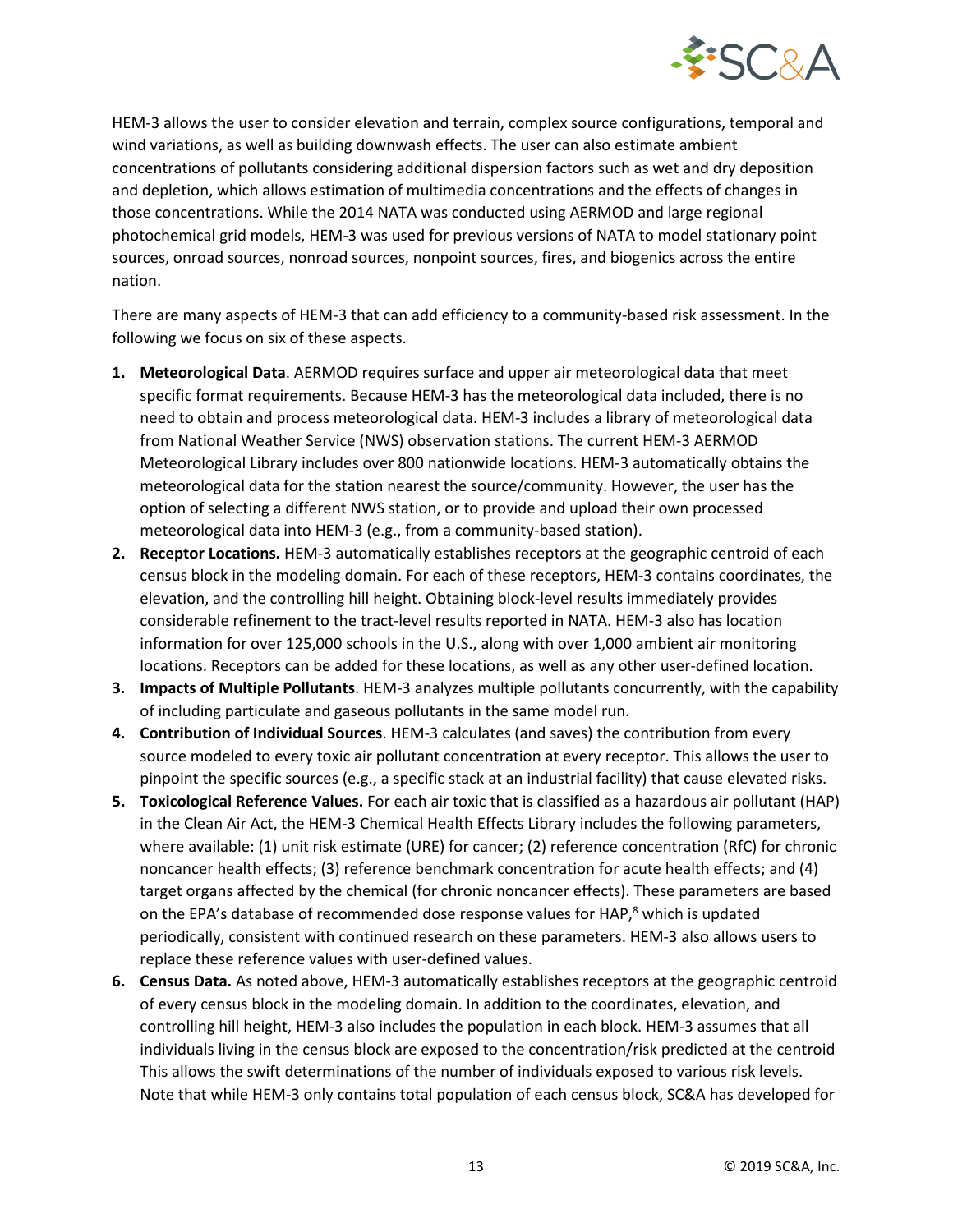

the EPA an add-on to HEM-3 that provides assessment of the risks by various demographic and socioeconomic groups. Note that this "Environmental Justice Risk and Proximity Analysis Tool" is not currently available on EPA's website.

### Simplified HEM-3 Based Approach to Assess Community Risks from Air Toxics

Your community has been identified in NATA as a high-risk community, or other information is available that raises a concern about the risk to residents resulting from the inhalation of air toxics. You need to obtain more information - but resources are limited. Figure 8 illustrates a HEM-3 based iterative approach that can both inform a community about the severity of the air toxics problem and start the process of corrective measures to improve it.

As illustrated in the first section of this paper, the NATA provides a great deal of screening-level information that can aid communities in determining the extent of the air toxics problem. However, there are limiting factors to the NATA results. Three of the most significant are (1) the results are average risks across relatively large geographic areas (i.e., census tracts), (2) there are no acute risks evaluated, and (3) the pollutant and source drivers are only provided at a high level.

The source input data used for NATA is EPA's National Emissions Inventory (NEI).<sup>9</sup> HEM-3's source input files are based on using NEI data, so it is a low hurdle to perform a preliminary assessment using the same NEI data used in NATA. This would provide considerably more detail regarding the two significant limitations noted above.

First, a HEM-3 assessment would provide census block results. Census blocks are the smallest geographic group for which the Census provides data and contain, on average, about 50 people. In a city, a census block often looks like a city block bounded on all sides by streets. Census blocks in suburban and rural areas may be large, irregular, and bounded by a variety of features, such as roads, streams, and transmission lines. In remote areas, census blocks may be geographically large. The number of census blocks in a tract can vary considerably.

Census Tract # 22095070800 in St. John the Baptist Parish, Louisiana, was the tract that showed the highest average cancer risk in the NATA results. Figure 9 shows this tract, along with the approximately 45 census blocks contained in it. As pollutants disperse from a source, a few hundred feet can make a significant difference in the concentration, and thus the risk. It is very easy to see how the average concentration across this 2-square mile tract would not represent the risk to individuals living very near the source.

To illustrate this further, we conducted a HEM-3 model run for a single facility in the Midwest using publicly-available NEI data. The average risk reported in NATA for the tract nearest this facility was 80 in-1 million. Our HEM-3 run resulted in block-level risks that ranged from 1 to 8,000-in 1 million. In other words, there are individuals living near this facility that are exposed to cancer risks 80 times greater than the level generally considered to be unacceptable. This sample tract has a population of 5,445 who are exposed to a NATA average risk of 80-in-1 million. The HEM-3 block-level results within this tract show 35 blocks with a risk of 100-in-1 million or greater affecting 656 people, and 14 blocks with a risk of 1,000-in-1 million or greater affecting 152 people. Figure 10 shows the risks across the census tract. The primary point of this example model run is to illustrate that individuals in many communities across the country are likely exposed to unacceptable cancer risks due to air toxics even if this is not indicated by the very broad tract-level NATA results.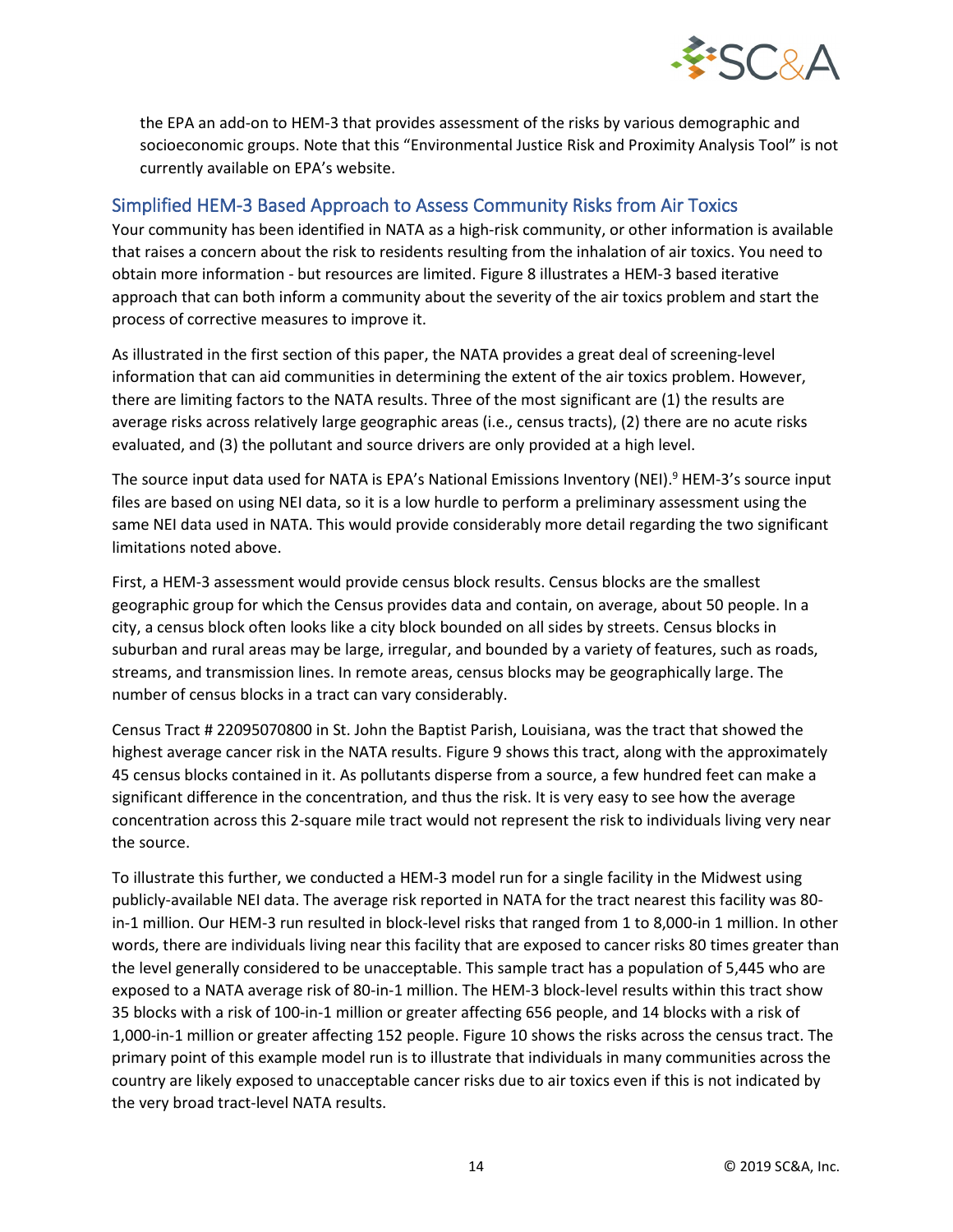

Using HEM-3 to obtain the block-level risks will provide insights into both the maximum risks to which individuals in the community are exposed, as well as the locations of the residences of these individuals. It also provides the opportunity to include special receptors in locations such as schools to predict the risks there. Assessment at the block level also allows a more robust characterization of the number of individuals that are exposed to varying risk levels. Further, the risk impacts on various demographic and socioeconomic populations can be better characterized.

Acute risks are a standard output of HEM-3. HEM-3 compares the short-term estimated concentrations of each air toxic to the applicable toxicological benchmarks that represent an acute health risk.

Regarding the sources that contribute to the risk, HEM-3 can provide the specific contribution of every source modeled to the risk at every receptor. Based on our experience, we would recommend that communities exercise caution before basing any significant action on the results of a risk assessment using NEI data. The NEI is an excellent source of information on which to base wide regional and largescale assessments. However, small errors in point source information (e.g., emission rate, coordinates, stack height, etc.) can make a significant difference in the risk. In addition, for many smaller sources, EPA does not have an exact location in the NATA inventory. They modeled these as nonpoint sources. Emissions from homes, such as wood-burning stoves and fireplaces or solvent emissions, are examples of nonpoint sources. EPA usually inventories nonpoint sources by county, then divides each county into smaller, square "grid cells," then assigns nonpoint emissions to each cell using population or another method that realistically distributes the emissions across the county. <sup>10</sup> They used a similar approach to assign most mobile source emissions. An exception is for airports, which were modeled using their actual locations.

Our suggestion would be to use the results of the quick preliminary assessment to inform areas where the input information can be refined to better estimate the risks. For example, up-to-date emissions information could be obtained from stationary sources, along with confirmation of coordinates and other location information. Additional information could be obtained to refine the modeling to include aspects like the effects of building downwash. For non-stationary sources, identifying specific sources of interest (e.g., a congested road), then specifying their location and configurations and generating more site-specific emissions estimates will improve the risk estimates. Note that some communities may already have better data and want to move ahead initially with a more refined assessment. Or they may already have answers to the key questions of the location and sources of interest. HEM-3, which includes the full capabilities of AERMOD, is also an efficient tool to perform these more refined assessments.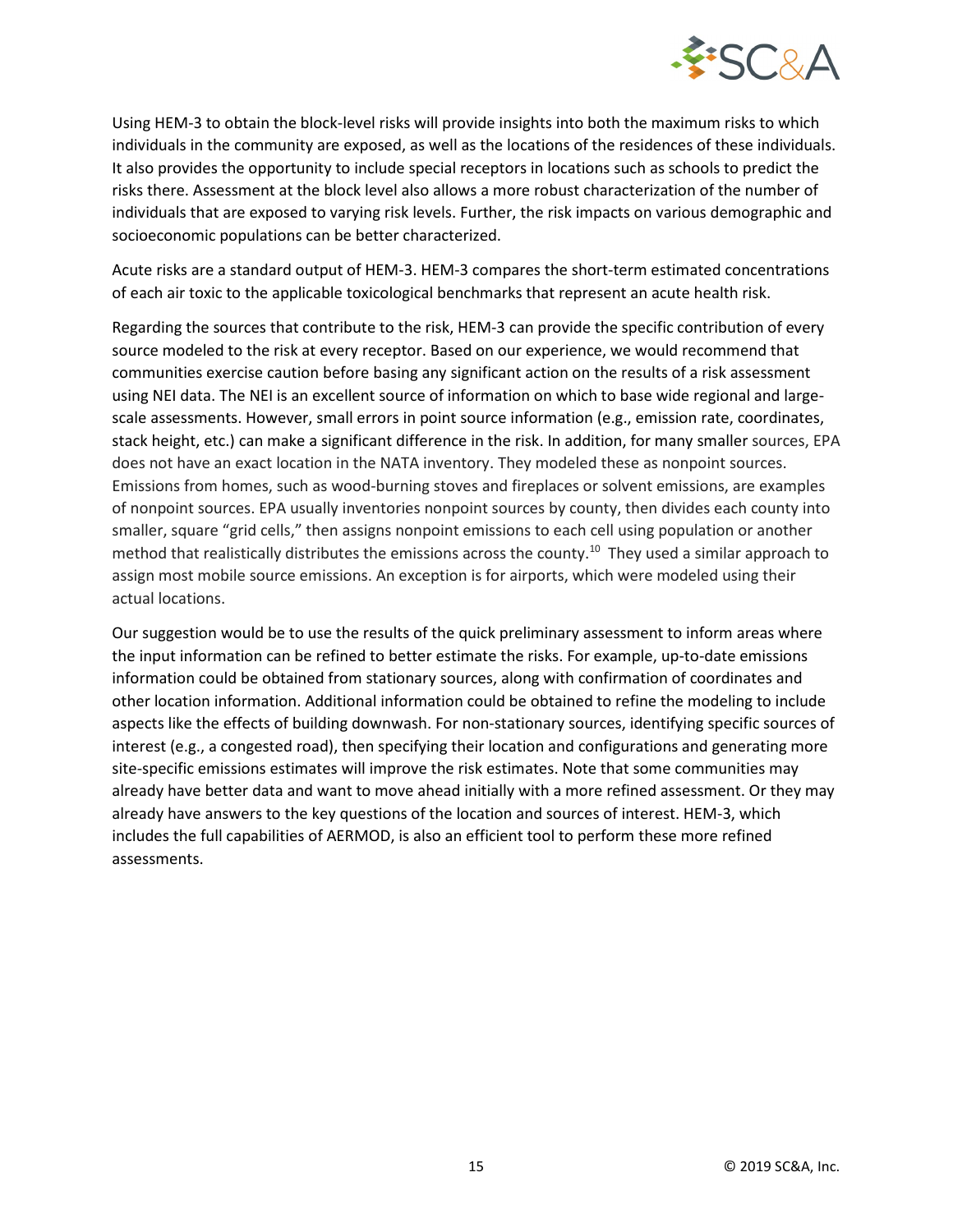

#### **Figure 8. Simplified HEM-3 Based Approach to Assess Community Risks from Air Toxics**

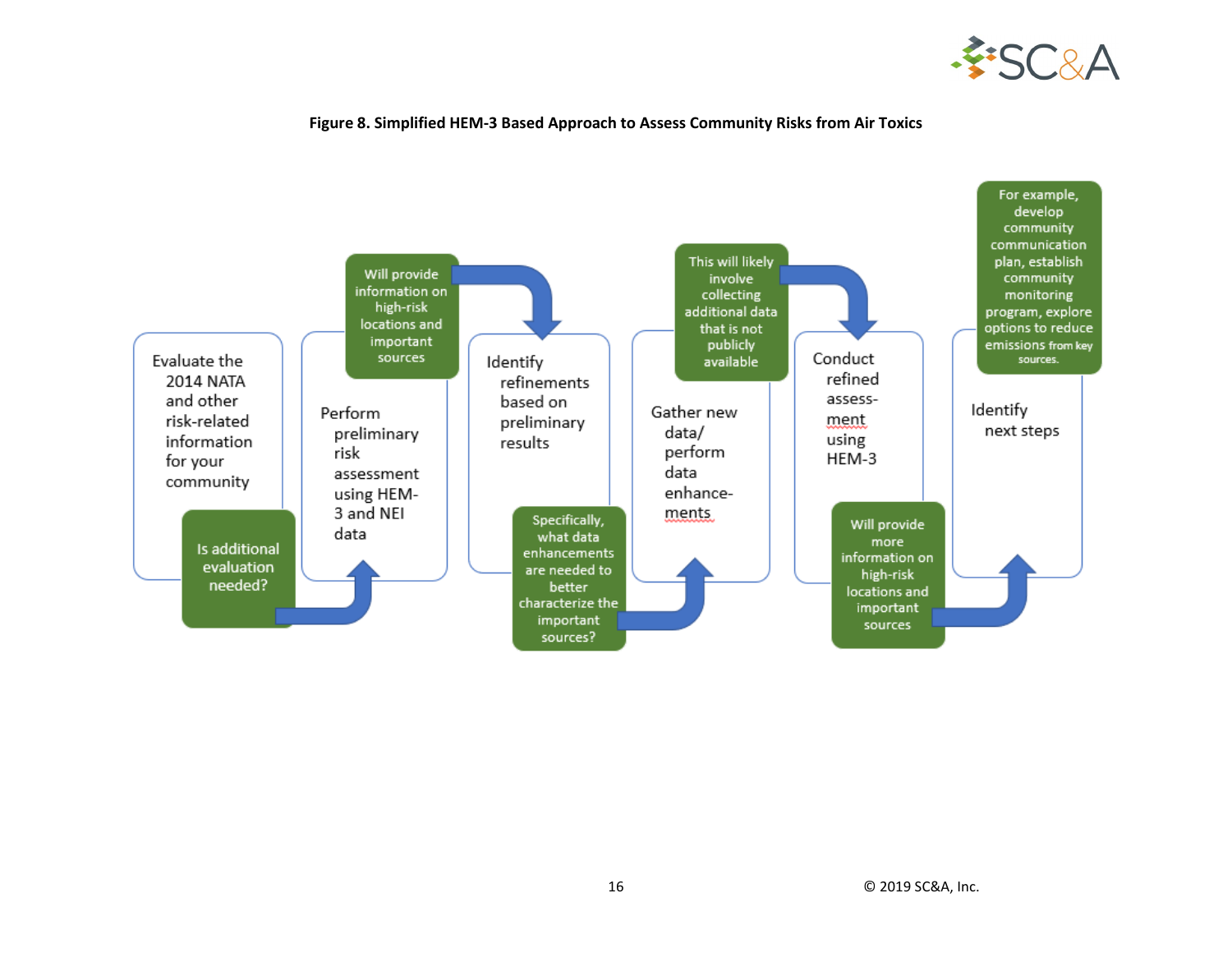

**Figure 9. Census Blocks in Track #22095070800 in St. John the Baptist Parish, Louisiana**



**Figure 10. HEM-3 Cancer Risk Results for One Tract Near an Actual Facility in the Midwest**



After the refined assessment is complete, there are several potential steps that community leaders could take. Communication with the potentially impacted community is vital. Frankly, we would recommend that this engagement begin much earlier in the process than after refined results are obtained, to ensure transparency and to gain the public's trust. Many communities have the desire to perform ambient monitoring. With the availability of high-quality low-cost monitoring techniques on the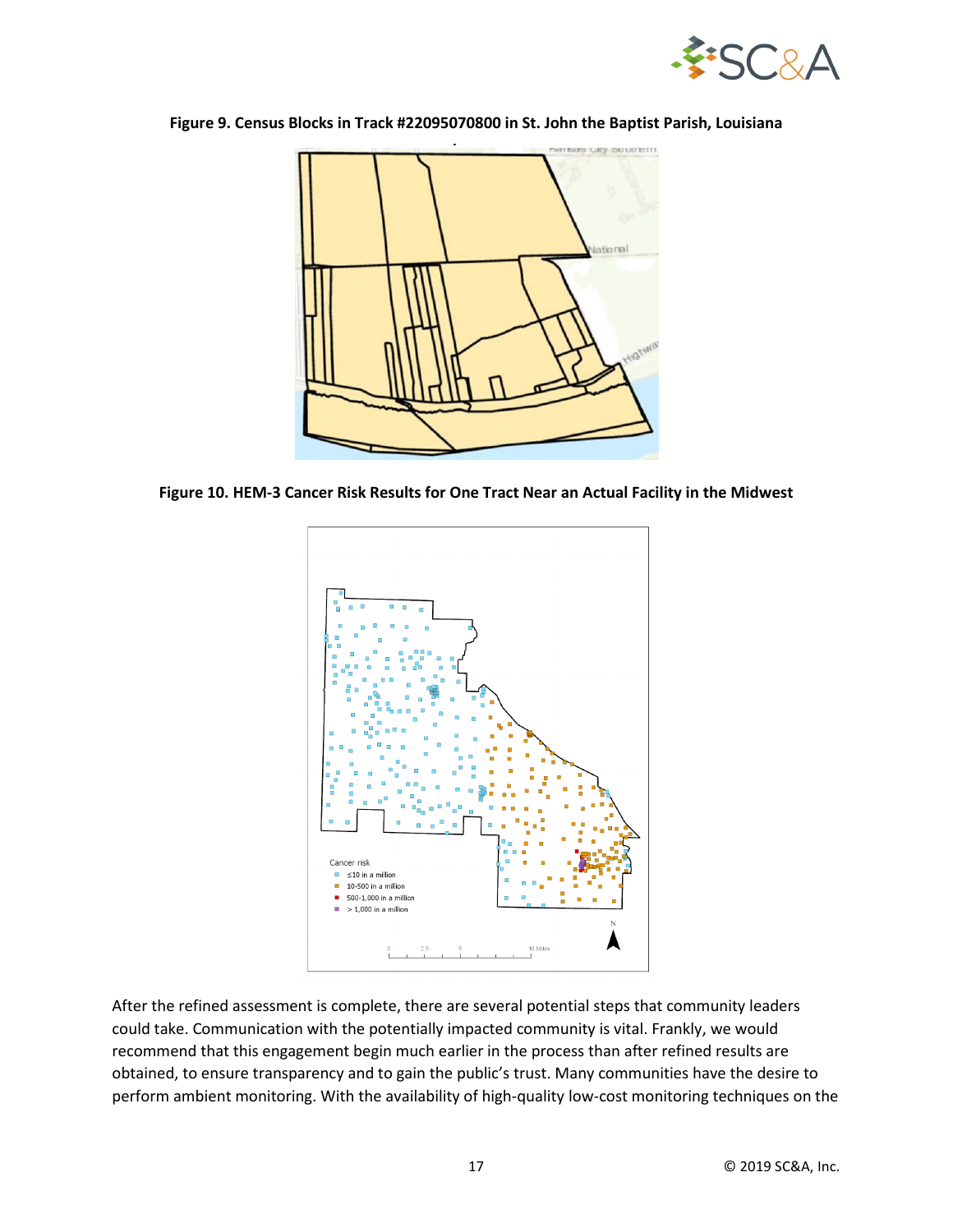

rise, this is becoming a more cost-effective aspect of community air toxics programs. The HEM-3 assessments can also inform the best locations for monitoring devices. Another step is to evaluate the options to reduce air toxics emissions, and thus risks. HEM-3 is also used routinely by SC&A for the EPA in evaluating the residual risk to communities, after control measures are put in place.

# SUMMARY

EPA's NATA is a nationwide assessment of the chronic human health risks due to the inhalation of air toxics. It provides basic information about the levels of risks, the number of people exposed to these risks, and the pollutants and source groups that contribute to the risks. In the 2014 NATA, there were over 117 communities in the US for which the NATA reported average cancer risks above the threshold that EPA considers unacceptable. However, the risks reported represent "average" risks across a census tract. The risk within these tracts is most certainly considerably higher nearer the sources. The three air toxics that consistently cause the cancer risks in the communities are ethylene oxide, chloroprene, and formaldehyde. Emissions from stationary (industrial facility) sources emit most air toxics causing the high risks.

HEM-3 is a tool developed by SC&A for EPA to perform assessments of the risks due to the inhalation of air toxics. It is a "one-stop" tool that incorporates EPA's recommend dispersion model AERMOD, meteorological data for stations across the US, census block-level population data for the entire country, and toxicological references values. HEM-3 can be of great value to communities to help them perform risk assessments with limited resources.

On the horizon is a new version of HEM – HEM Version 4 (HEM-4). HEM-4 is currently under development using state-of-the-science open source code (Python). It will retain all the power and utility of HEM-3 but will run more efficiently using less computer resources. In addition to improvements in user-friendliness, HEM-4 will offer greater flexibility in defining receptor locations, support modeling outside of the U.S., and provide greater visualization tools (e.g., contour maps). Use of the Python programming language will let HEM-4 tap into a huge library of software utilities that can extend the functionality of the model. The first beta-version of HEM-4 is scheduled to be released by the EPA laterin 2019.

### ACKNOWLEDGEMENTS

The foundation of our risk assessment work is with EPA's Air Toxics Assessment Group in the Office of Air Quality Planning and Standards. We greatly appreciate the opportunity to work with members of this group including Terri Hollingsworth, Mark Morris, Ted Palma, Kelly Rimer, Chris Sarcony, and Darcie Smith. We also acknowledge Dr. William Battye, who foresaw EPA's risk assessment needs, had the vision for HEM-3, and led its development.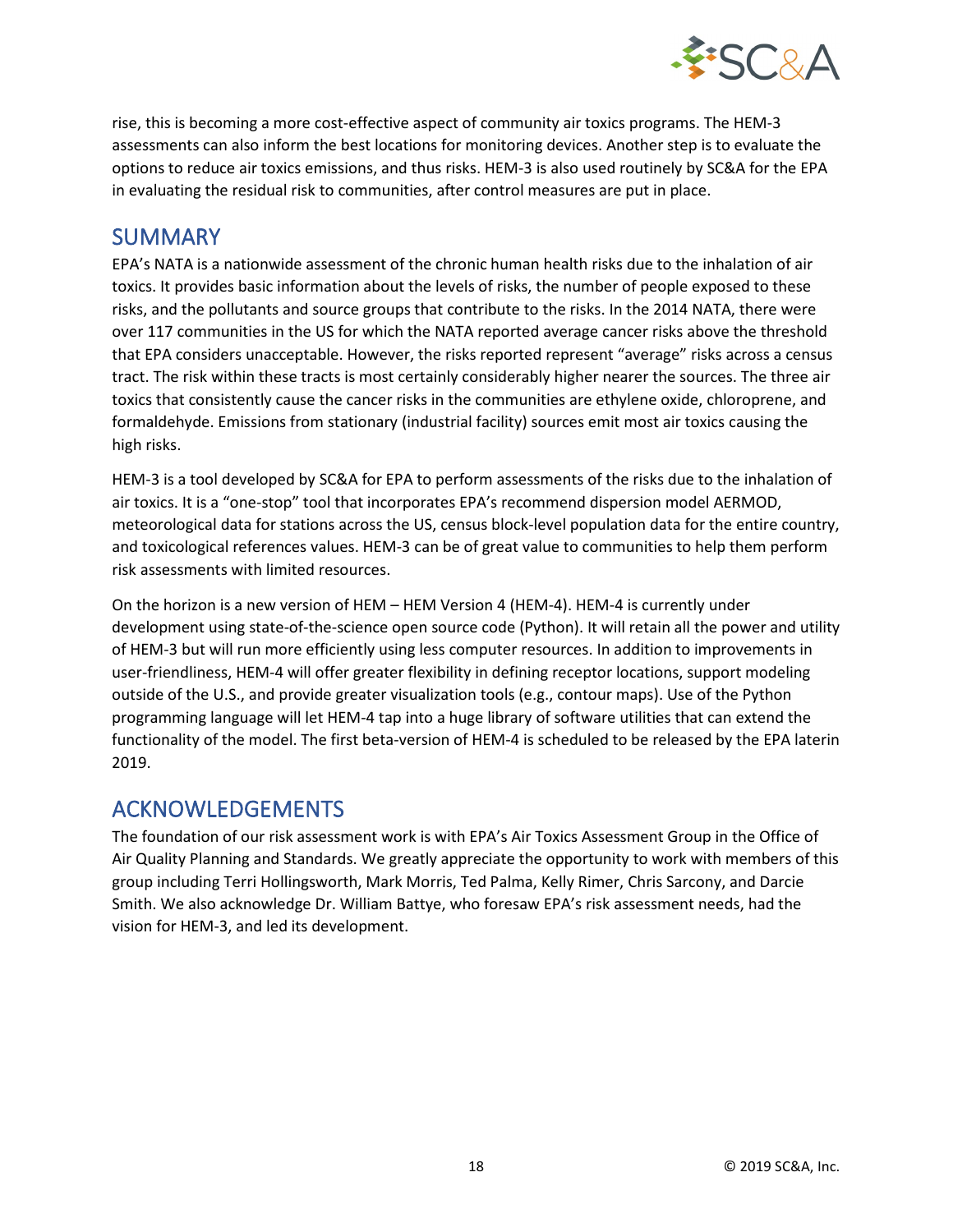

# **REFERENCES**

- 1. EPA Residual Risk Report to Congress 1999 Web Page. See [https://www.epa.gov/fera/residual-risk](https://www.epa.gov/fera/residual-risk-report-congress-1999)[report-congress-1999](https://www.epa.gov/fera/residual-risk-report-congress-1999) (Accessed April 2019).
- 2. Census Tracts Presentation, Geographical Productions Branch, U.S. Census Bureau. See <https://www2.census.gov/geo/pdfs/education/CensusTracts.pdf> (Accessed May 2019).
- 3. Finding Census Tract Data: About Census Tracts Webpage. Michigan State University. See <https://libguides.lib.msu.edu/tracts> (Accessed April 2019).
- 4. EPA NATA: Assessment Results Webpage. See [https://www.epa.gov/national-air-toxics](https://www.epa.gov/national-air-toxics-assessment/2014-nata-assessment-results#nationwide)[assessment/2014-nata-assessment-results#nationwide](https://www.epa.gov/national-air-toxics-assessment/2014-nata-assessment-results#nationwide) (Accessed April 2019).
- 5. EPA EJSCREEN: Environmental Justice Screening and Mapping Tool. See [https://www.epa.gov/ejscreen.](https://www.epa.gov/ejscreen) (Accessed April 2019).
- 6. U.S. Census Bureau Webpage. See [https://www2.census.gov/programs](https://www2.census.gov/programs-surveys/acs/summary_file/2014/data/)[surveys/acs/summary\\_file/2014/data/](https://www2.census.gov/programs-surveys/acs/summary_file/2014/data/) (Accessed April 2019).
- 7. EPA Risk Assessment and Modeling Human Exposure Model (HEM) Webpage. See <https://www.epa.gov/fera/risk-assessment-and-modeling-human-exposure-model-hem> (Accessed April 2019).
- 8. EPA Dose-Response Assessment for Assessing Health Risks Associated With Exposure to Hazardous Air Pollutants Webpage. See [https://www.epa.gov/fera/dose-response-assessment-assessing](https://www.epa.gov/fera/dose-response-assessment-assessing-health-risks-associated-exposure-hazardous-air-pollutants)[health-risks-associated-exposure-hazardous-air-pollutants](https://www.epa.gov/fera/dose-response-assessment-assessing-health-risks-associated-exposure-hazardous-air-pollutants) (Accessed April 2019).
- 9. EPA National Emissions Inventory (NEI) Webpage. See [https://www.epa.gov/air-emissions](https://www.epa.gov/air-emissions-inventories/national-emissions-inventory-nei)[inventories/national-emissions-inventory-nei](https://www.epa.gov/air-emissions-inventories/national-emissions-inventory-nei) (Accessed April 2019).
- 10. Technical Support Document EPA's 2014 National Air Toxics Assessment. 2014 NATA TSD. August 2018. See [https://www.epa.gov/sites/production/files/2018-](https://www.epa.gov/sites/production/files/2018-09/documents/2014_nata_technical_support_document.pdf) 09/documents/2014 nata technical support document.pdf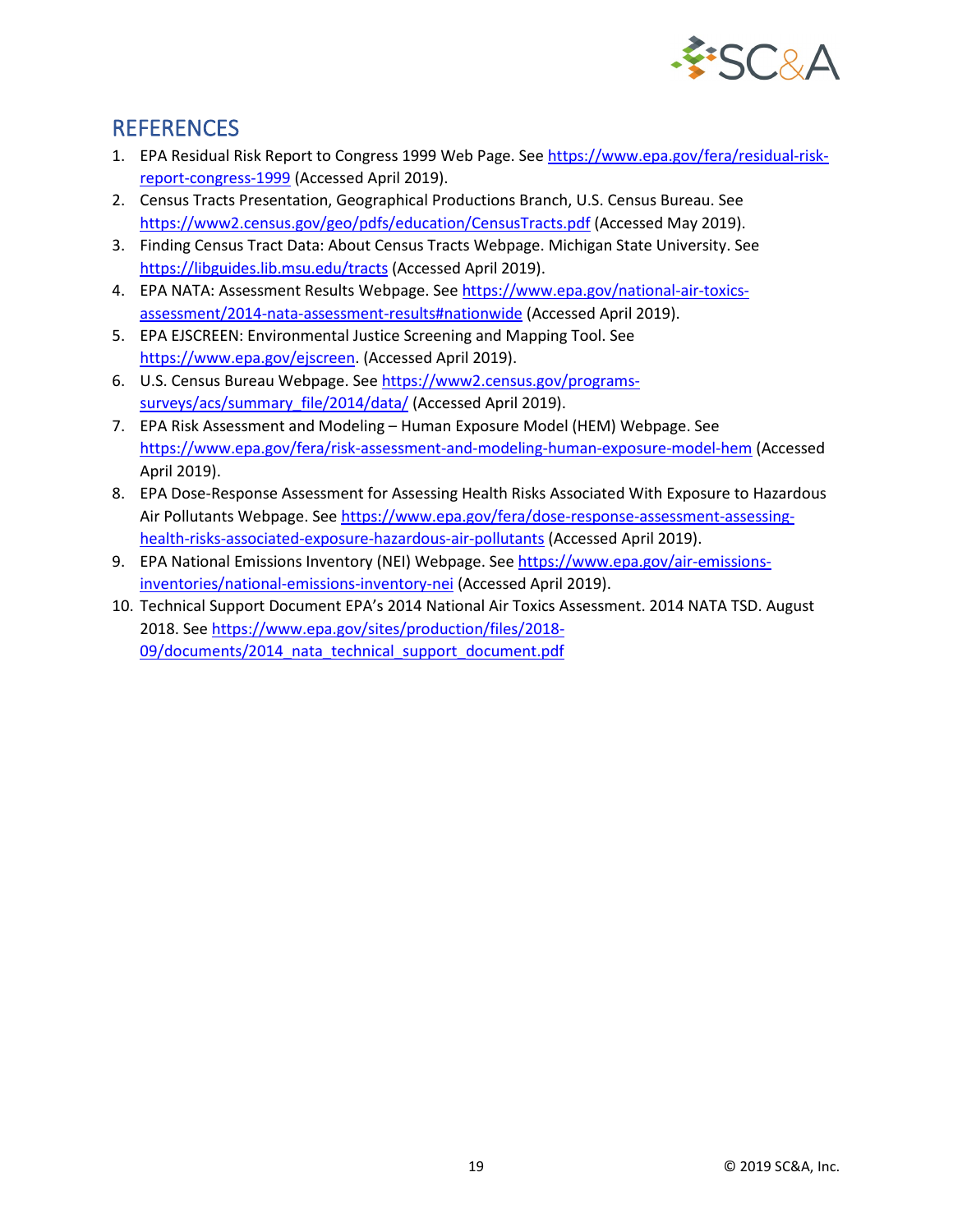

# APPENDIX A: BREAKDOWN OF POPULATIONS IN HIGH-RISK COMMUNITIES BY VARIOUS SOCIO-ECONOMIC PARAMETERS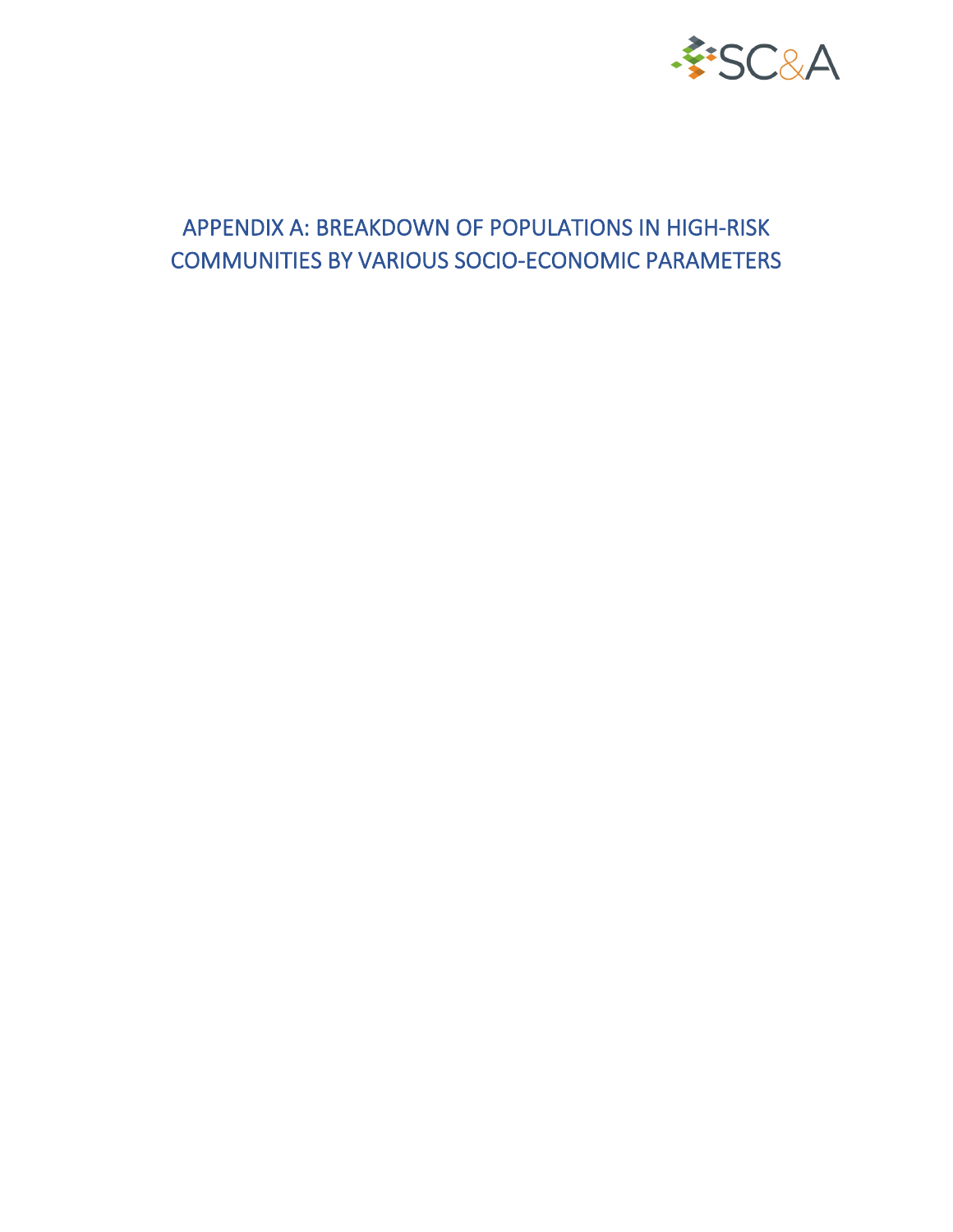



### **Figure A-1. Percentages of Minority Populations**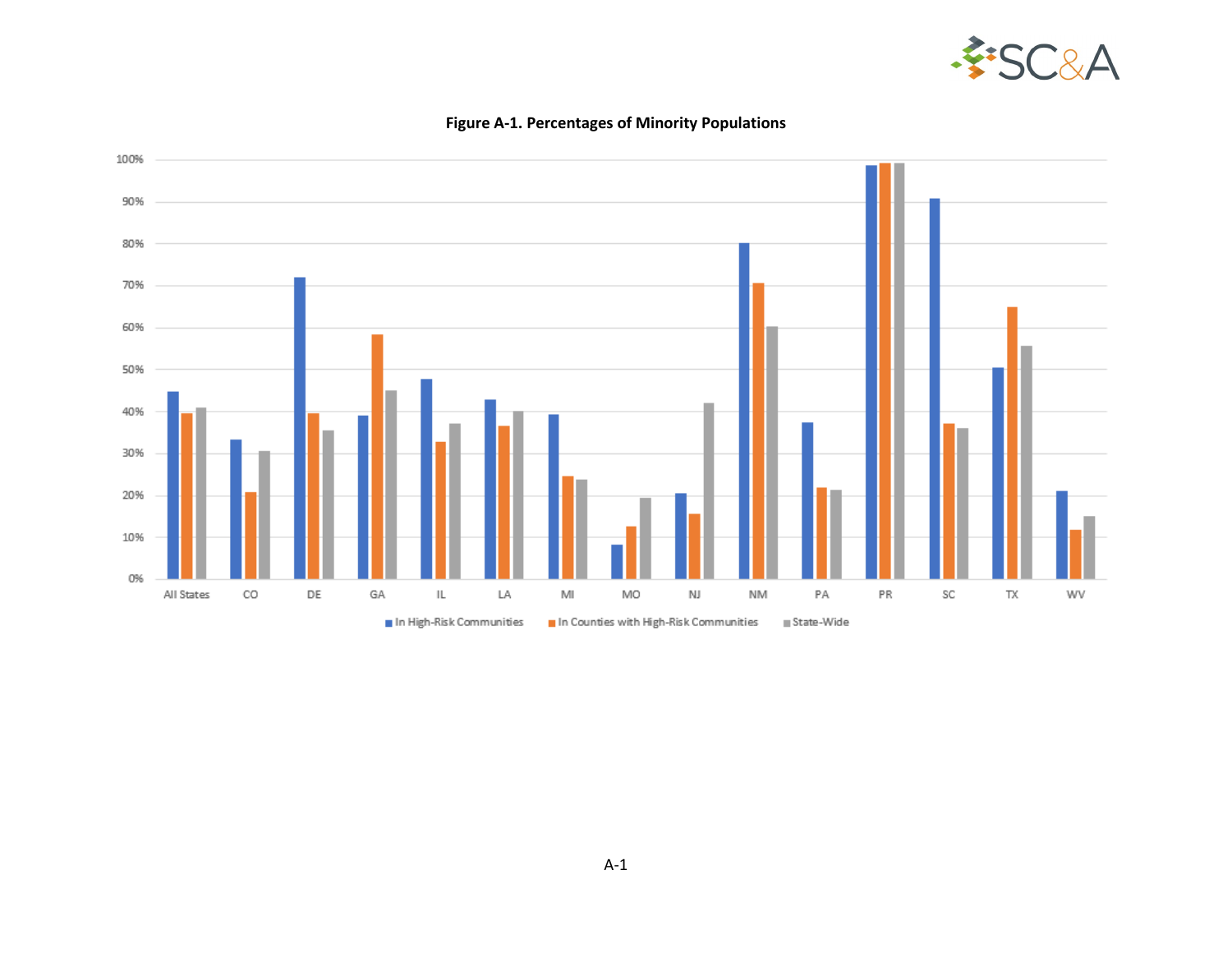



**Figure A-2. Percentages of Populations Living in Poverty**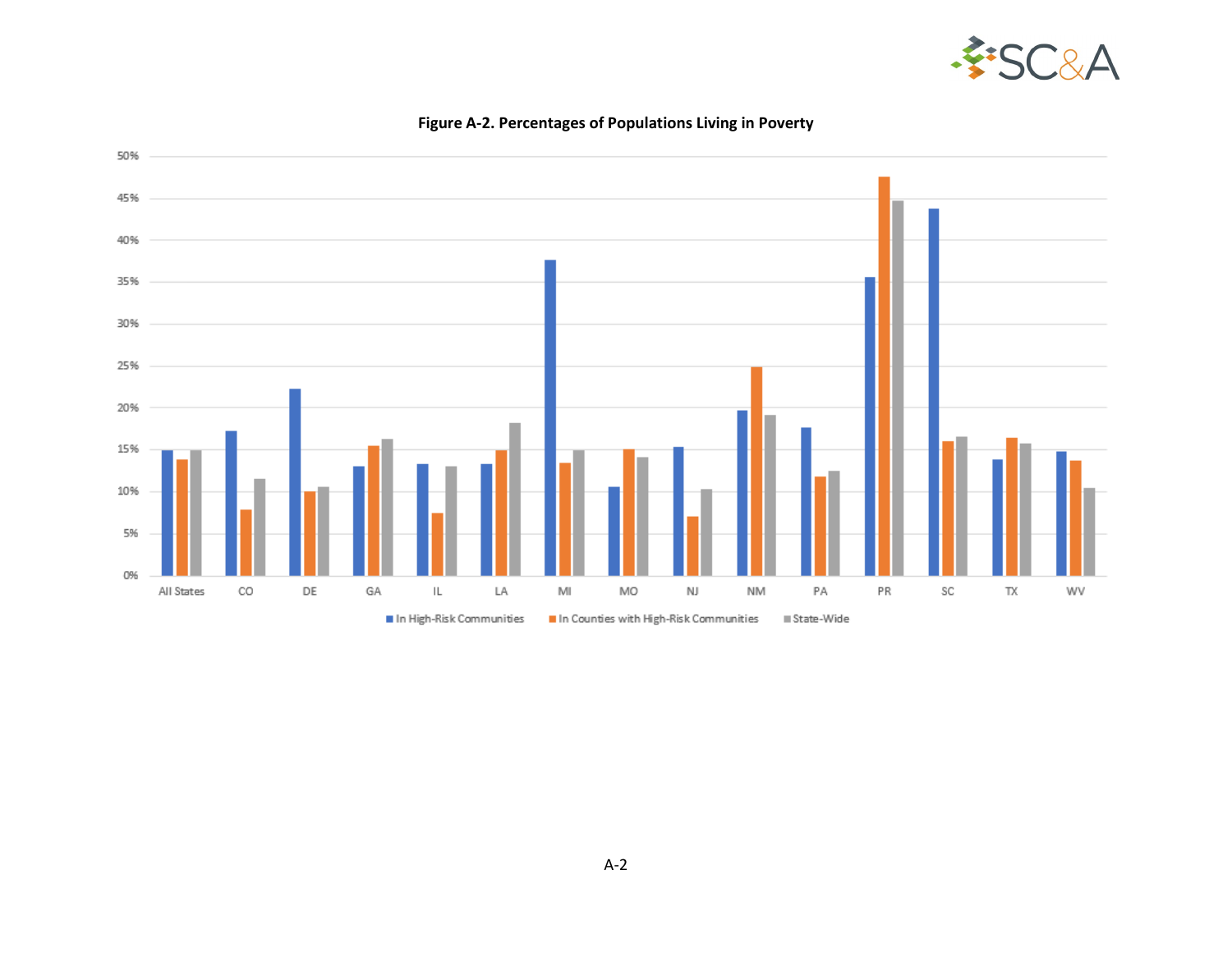



### **Figure A-3. Percentages of Populations Without a High School Diploma**

 $\blacksquare$  In High-Risk Communities In Counties with High-Risk Communities  $\equiv$  State-Wide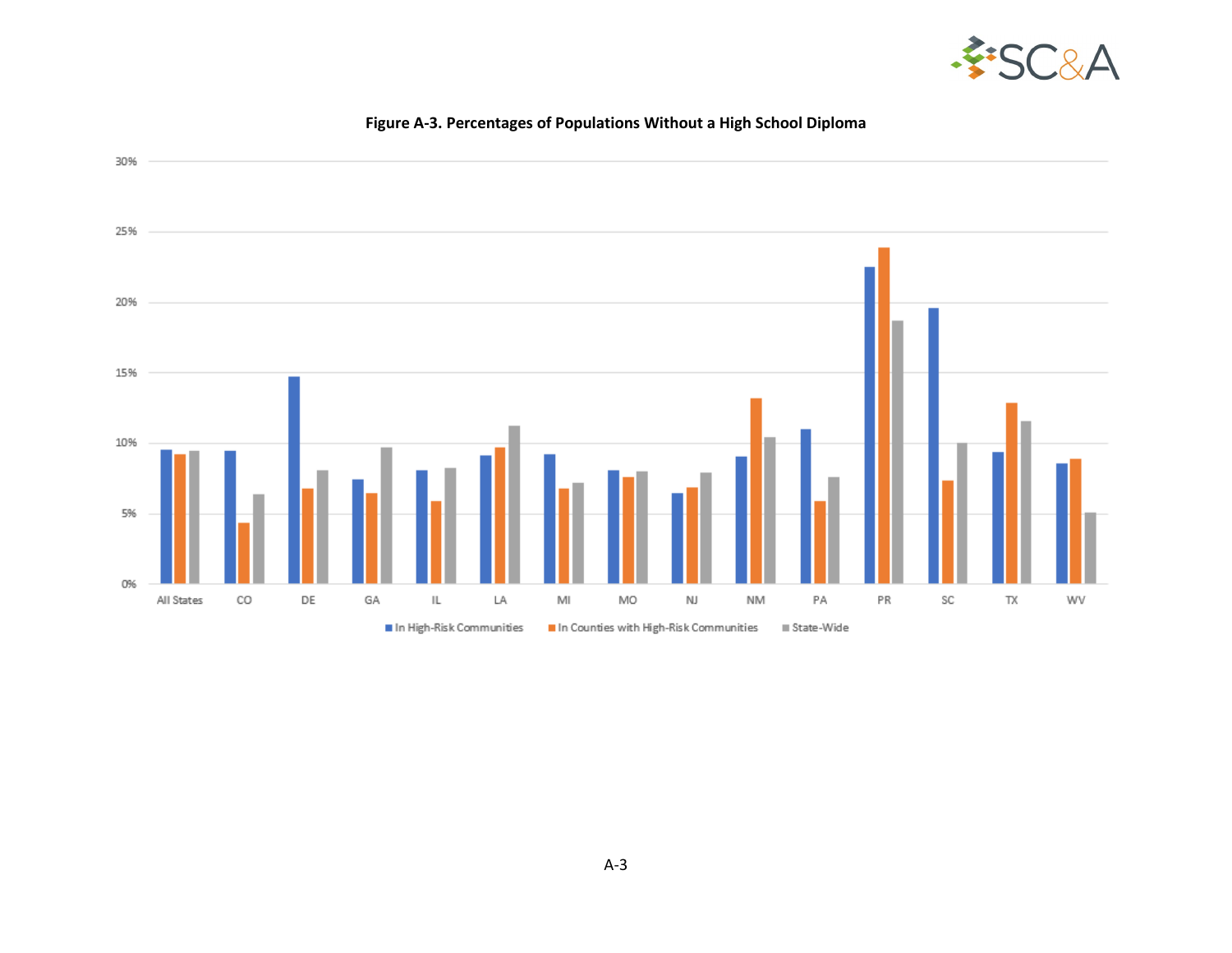



#### **Figure A-4. Percentages of Populations 65 Years Old and Older**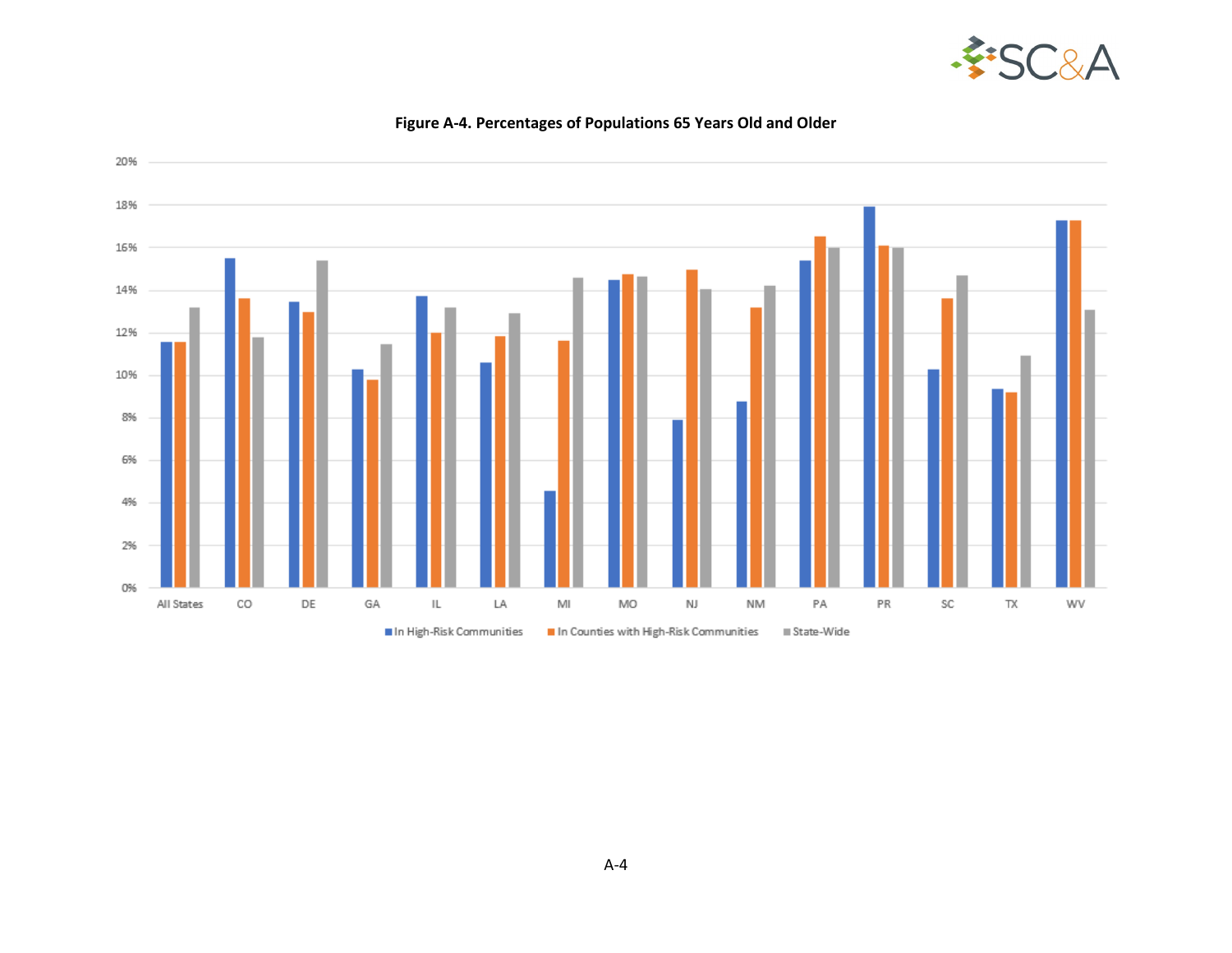



### **Figure A-5. Percentages of Population 17 Years and Younger**